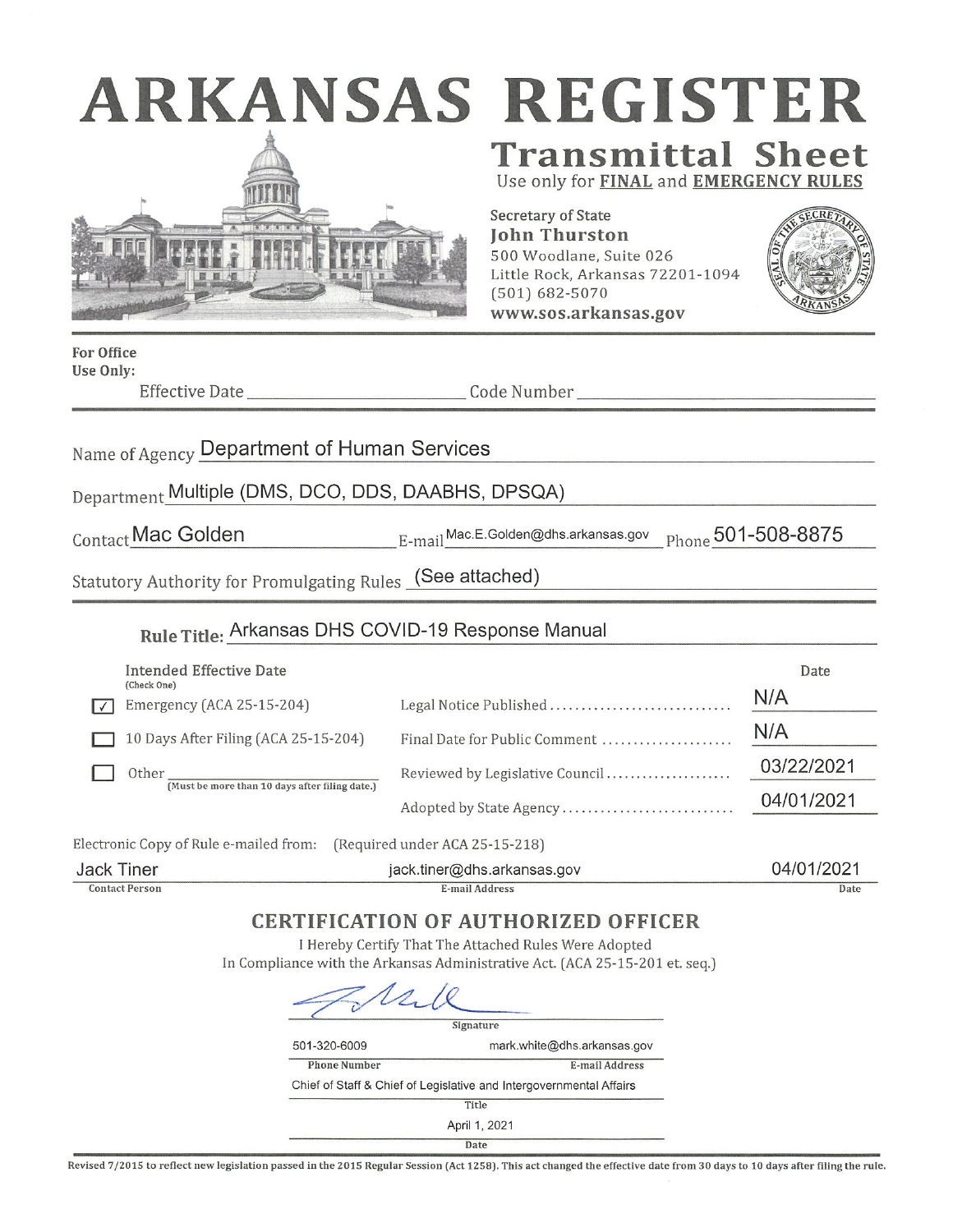## Arkansas Register-Addendum

**Statutory Authority for Promulgating Rules:** 

Arkansas Code Annotated §§ 20-10-203, 20-10-701, 20-38-103, 20-38-112, 20-48-103, 20-76-201, 20-76-401, 20 77-107, 20-80-306 to -311, 25-10-126, and 25-10-129See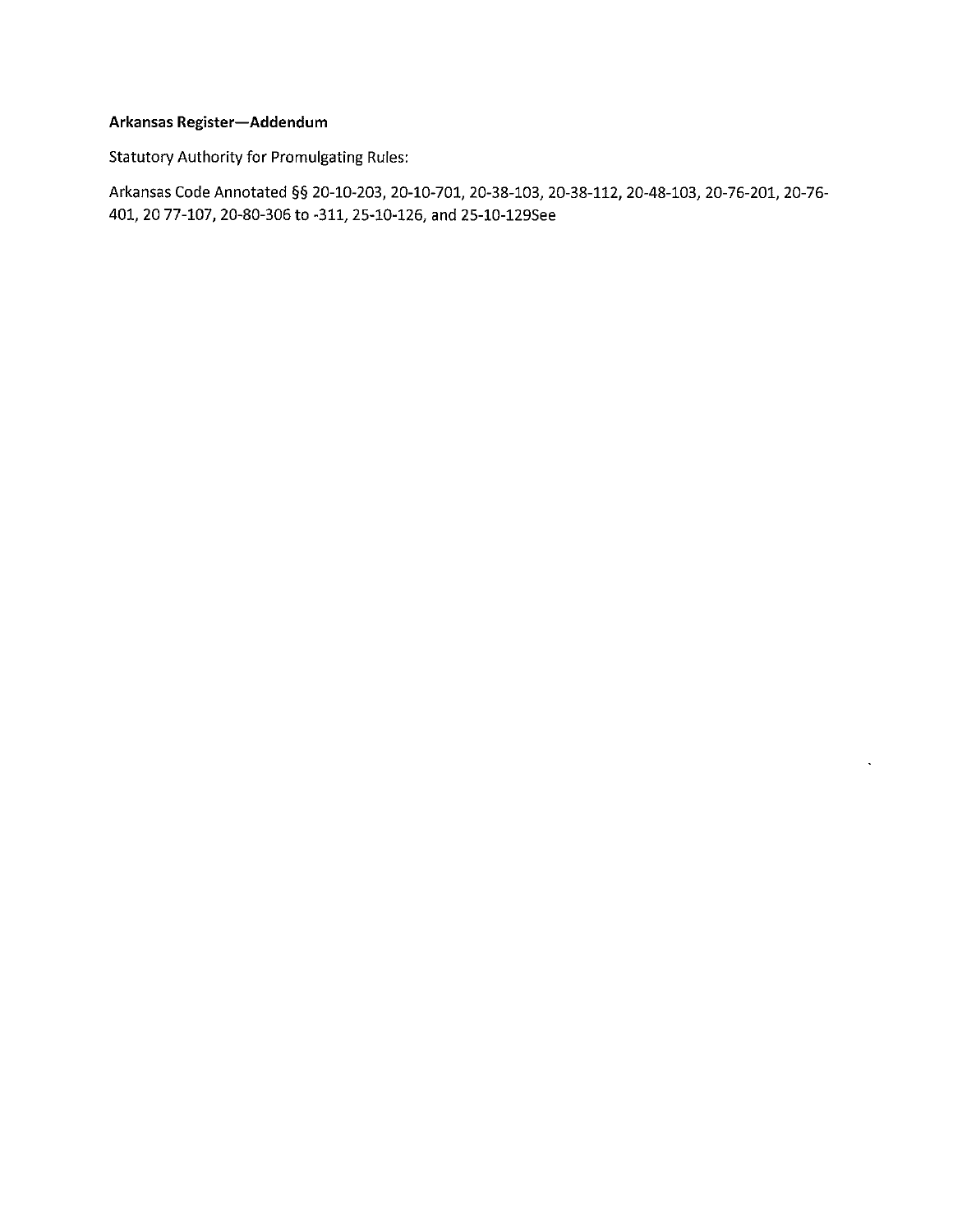# **ARKANSAS LEGISLATIVE COUNCIL**

Officers

**Senator Terry Rice** Senate Co-Chair

**Representative Jeff Wardlaw** House Co-Chair

> **Senator Missy Irvin** Senate Co-Vice Chair

**Representative Jim Dotson** House Co-Vice Chair

March 22, 2021



**Marty Garrity Executive Secretary** 

Room 315, State Capitol Building Little Rock, AR 72201

Tel: 501-682-1937 Fax: 501-682-1936

Mr. Mark White, Chief of Legislative & Intergovernmental Affairs Arkansas Department of Human Services 700 Main Street Little Rock, Arkansas 72203

Dear Mr. White:

This letter is to notify you that, pursuant to Act 1258 of 2015, the Executive Subcommittee met on Monday, March 22, 2021 to consider the request from the Arkansas Department of Human Services (multiple divisions) to review and approve the following emergency rule:

#### Arkansas Department of Human Services - COVID-19 Response Manual.  $\bullet$

A copy of the emergency rule is attached for your information. The emergency rule was reviewed and approved, and the review and approval shall be effective at 12:01 a.m. on Wednesday, March 24, 2021.

Sincerely,

Marty Garrity **Executive Secretary** 

MG:sla

cc: (via electronic mail)

Ms. Jessica Whittaker, Administrative Rules Review Section, BLR Ms. Cindy Gillespie, Secretary, Department of Human Services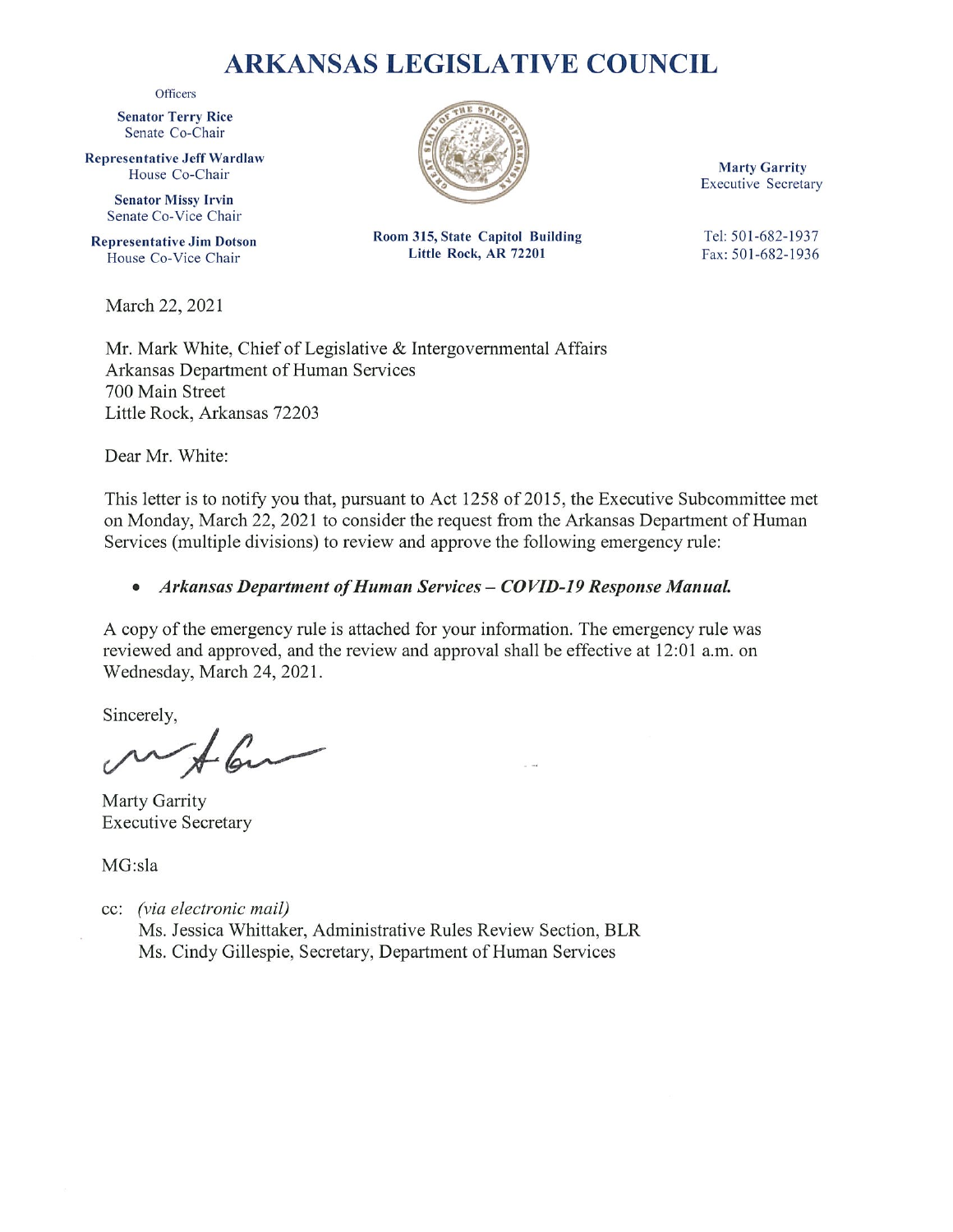# **SECTION II - ARKANSAS COVID RESPONSE**

## **CONTENTS**

#### **200.000 [OVERVIEW](#page-4-0)**

- 201.000 [Authority](#page-4-1)
- 202.000 [Purpose](#page-4-2)
- 203.000 [Appeals](#page-4-3)<br>204.000 Severab
- Severability

## **210.000 AGING AND ADULT**

| 211.000 | Extension of Person Centered Service Plans -- ARChoices, Living Choices, and PACE |
|---------|-----------------------------------------------------------------------------------|
| 212,000 | ARChoices, Living Choices and PACE Manual –Suspension of Timelines for Evaluation |
| 213,000 | Living Choices Assisted Living Facilities Reimbursement Rate                      |

## **220.000 BEHAVIORAL HEALTH**

221.000 Outpatient Behavioral Health Agencies Certified as Acute Crisis Units

## **240.000 DEVELOPMENTAL DISABILITIES AND DELAYS**

- 241.000 First Connections Developmental Therapy Telemedicine
- 242.000 Adult Developmental Day Treatment and Early Intervention Day Treatment Nursing Services outside the clinic
- 243.000 Prescription and Evaluation Extensions
- 244.000 Telemedicine for Occupational, Physical, and Speech Therapist and Assistants<br>245.000 Telemedicine for Applied Behavioral Analysis (ABA) by a BCBA
- Telemedicine for Applied Behavioral Analysis (ABA) by a BCBA
- 246.000 Telemedicine for Autism Waiver
- 247.000 Well checks and attendance payments for Adult Developmental Day Treatment and Early Intervention Day Treatment
- 248.000 Community and Employment Support Waiver Supplemental Supports

## **250.000 MEDICAID ELIGIBILTY**

- 251.000 Section A-200 Medicaid Coverage Periods
- 252.000 Section F-130 Child Support Enforcement Services<br>253.000 Section F-172 Adiustments of Premiums
- 253.000 Section F-172 Adjustments of Premiums<br>254.000 Section I Renewals
- Section I Renewals
- 255.000 Section L-120 Continuation of Assistance or Services During Appeal Process

## **260.000 MEDICAL SERVICES**

- 260.100 Medicaid Provider Manual Section I
- 260.101 Provider Enrollment fingerprint submission requirements
- 260.102 Telemedicine Originating site requirements for advanced practice registered nurses<br>260.103 Telemedicine originating site requirements to allow services to a beneficiary in his or
- Telemedicine originating site requirements to allow services to a beneficiary in his or her home through date of service December 31, 2021.
- 261.000 Section II of Medicaid Provider Manuals through 269.000
- 261.100 Ambulatory Surgical Center Provider Manual--Temporary Enrollment as Hospitals
- 262.000 Arkansas Independent Assessment Provider Manual--Temporary Use of Phone Assessments and Suspension of Timelines for Reassessments
- 263.000 Critical Access Hospital Provider Manual, End Stage Renal Disease Manual, Hospital Provider Manual--Use of Swing Beds
- 264.000 Hospital Provider Manuals--Medicaid Utilization Management Program (MUMP) review
- 265.000 Outpatient Behavioral Health Services Provider Manual
- 265.100 Behavioral Health Telemedicine Services
- 266.000 Personal Care Manual--Annual Review and Renewal of Personal Care Service Plans
- 267.000 Physician/Independent Lab/CRNA/Radiation Therapy Center Medicaid Provider Manual
- 267.100 Administration of Monoclonal Antibodies
- 267.200 Limitations on Outpatient Laboratory Services, Related to a COVID-19 Diagnosis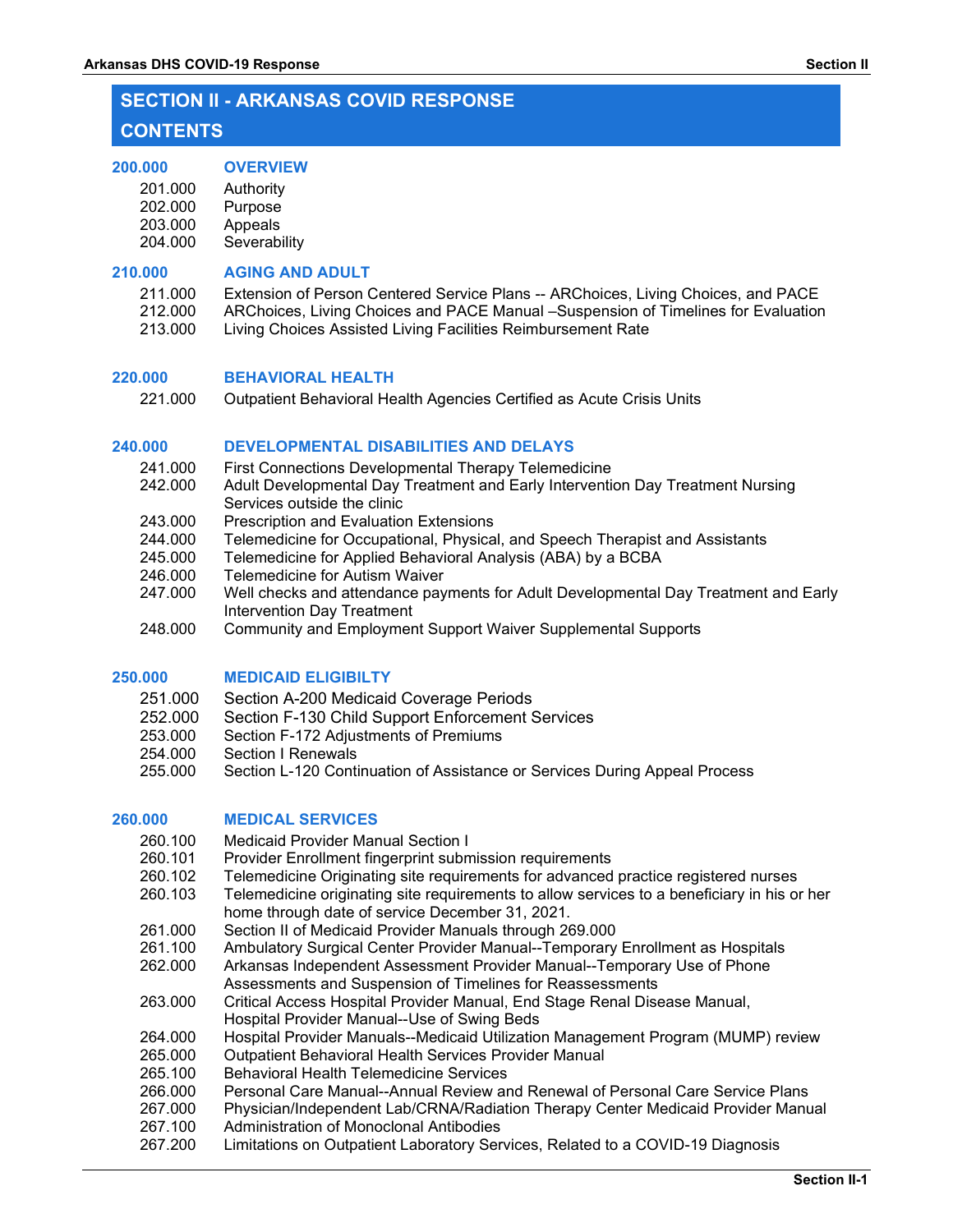| 267.300            | Limitations on Outpatient Laboratory services, for COVID-19 Antigen Laboratory<br>Testing with Procedure Code 87426                                                                                                     |
|--------------------|-------------------------------------------------------------------------------------------------------------------------------------------------------------------------------------------------------------------------|
| 267.400            | Limitations on Outpatient Laboratory Services, for COVID-19 Laboratory Testing with<br>procedure Codes U0001, U0002, U0003, and U0004                                                                                   |
| 268,000            | Physician/Independent Lab/CRNA/Radiation Therapy Center Medicaid Provider<br>Manual; Nurse Practitioner; Hospital                                                                                                       |
| 268.100            | Annual Limitations for Physician and Outpatient Hospital Visits<br>(1) Treatment of COVID-19 by COVID-19 Diagnosis Codes<br>(2) Physician and Nurse Practitioner Visits to Patients in Skilled Nursing Facilities       |
| 268,200            | Places for Delivery of Services by Physicians, Advanced Practice Registered Nurses,<br>and Hospitals for Billing for COVID-19 Screening and Diagnostic Testing at a Mobile<br>(Drive Thru) Clinic (Place of Service 15) |
| 269.000            | Transportation Provider Manual--Pick-up and Delivery Locations and Physician<br>Certification Prior to Transport by Non-emergency Ground Ambulance                                                                      |
| 270.000            | <b>PROVIDER CERTIFICATION</b>                                                                                                                                                                                           |
| 271.000<br>272.000 | Pre-Admission Screening for Nursing Facility Residents Potentially MI/DD<br>Therapeutic Community Direct Service Requirements                                                                                           |
| 280.000            | <b>SNAP</b>                                                                                                                                                                                                             |

- 281.000 Quality Control
- 
- 282.000 Provision for Impacted Students<br>283.000 Recertification Interviews **Recertification Interviews**
- 284.000 Work Participation for Abled-Bodied Adults Without Dependents
- 285.000 Supplemental Benefits

#### **290.000 TEA**

291.000 Section 2004 Application Interview and 2004.1 Personal Responsibility Agreement

## <span id="page-4-0"></span>**200.000 OVERVIEW**

#### <span id="page-4-1"></span>**201.000 Authority**

The following rules are duly adopted and promulgated by the Arkansas Department of Human Services (DHS) under the authority of Arkansas Code Annotated §§ §§ 20-10-203, 20-10-701, 20-38-103, 20-38-112, 20-48-103, 20-76-201, 20-76-401, 20-77-107, 20-80-306 to -311, 25-10- 126, and 25-10-129.

#### <span id="page-4-2"></span>**202.000 Purpose**

In response to the COVID 19 pandemic, DHS identified programs and services that required additional flexibility or changes to adapt to ensuring the health and safety of our clients. This manual details them so that DHS may render uninterrupted assistance and services to our clients.

#### <span id="page-4-3"></span>**203.000 Appeals**

Appeal requests for the Covid response policies must adhere to the policy set forth in the Medicaid Provider Manual Section 160.000 Administrative Reconsideration and Appeals which can be accessed at **<https://medicaid.mmis.arkansas.gov/Provider/Docs/all.aspx.>**

#### **203.000 Severability**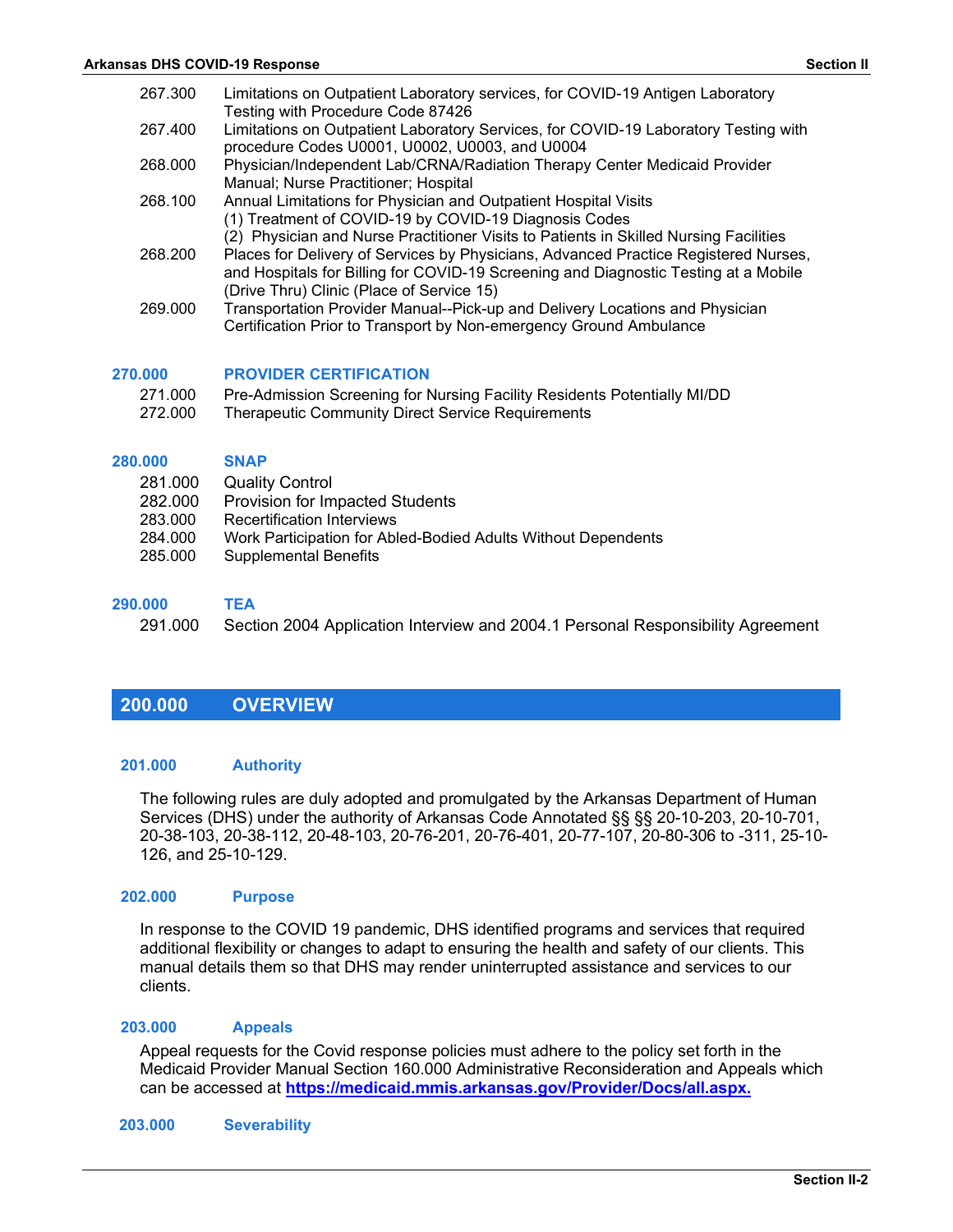Each section of this manual is severable from all others. If any section of this manual is held to be invalid, illegal, or unenforceable, such determination shall not affect the validity of other sections in this manual and all such other sections shall remain in full force and effect. In such an event, all other sections shall be construed and enforced as if this section had not been included therein.

## **210.000 AGING AND ADULT**

#### **211.000 Extension of Person-Centered Service Plans -- ARChoices, Living Choices and PACE**

The Person-Centered Service Plan (PCSP) serves to document the level of service need and is the official plan of care for those beneficiaries who have been found medically eligible for services.

Agency nurses should be able to extend PCSPs and authorizations based on review of current medical/functional needs. DAABHS nurses will complete an evaluation of the beneficiary's current needs and will extend the dates for qualifying beneficiaries, ensuring continued eligibility for services. PCSPs are living documents and are to be updated as goals and needs are met. During the extension period, the PCSP will continue to be updated to the level of current service needs based on continued phone contact with beneficiary.

The following rule provisions are suspended until December 31, 2021.

- ARChoices: 212.312 which requires that a PCSP expiration date be 365 days from the date of the DHS RN's signature of the AAS-9503, the ARChoices PCSP.
- Living Choices: 211.150 The Independent Assessment Contractor RN performs an assessment periodically (at least annually), and the Division of County Operations re-determines level of care annually. The results of the level of care determination and the re-evaluation are documented on form DHS-704.

212.200 Each Living Choices beneficiary will be evaluated at least annually by a DHS RN. The DHS RN evaluates the resident to determine whether a nursing home intermediate level of care is still appropriate and whether the plan of care should continue unchanged or be revised.

PACE: 212.200 involving involuntary dismissal of a Program of All-Inclusive Care for the Elderly (PACE) patient.

> 215.200 (B) and (C) require semi-annual and annual evaluations by providers.

These services will be available until December 31, 2021.

## **212.000 ARChoices, Living Choices and PACE Manual –Suspension of Timelines for Evaluation**

Families First Corona Virus Response Act requires states to maintain an individual eligibility for amount, duration, and scope of benefits during the public health emergency ArChoices, Living Choices and PACE clients who do not receive an evaluation within 365 days of their existing eligibility date would be transitioned to traditional Medicaid or lose access to care under these programs.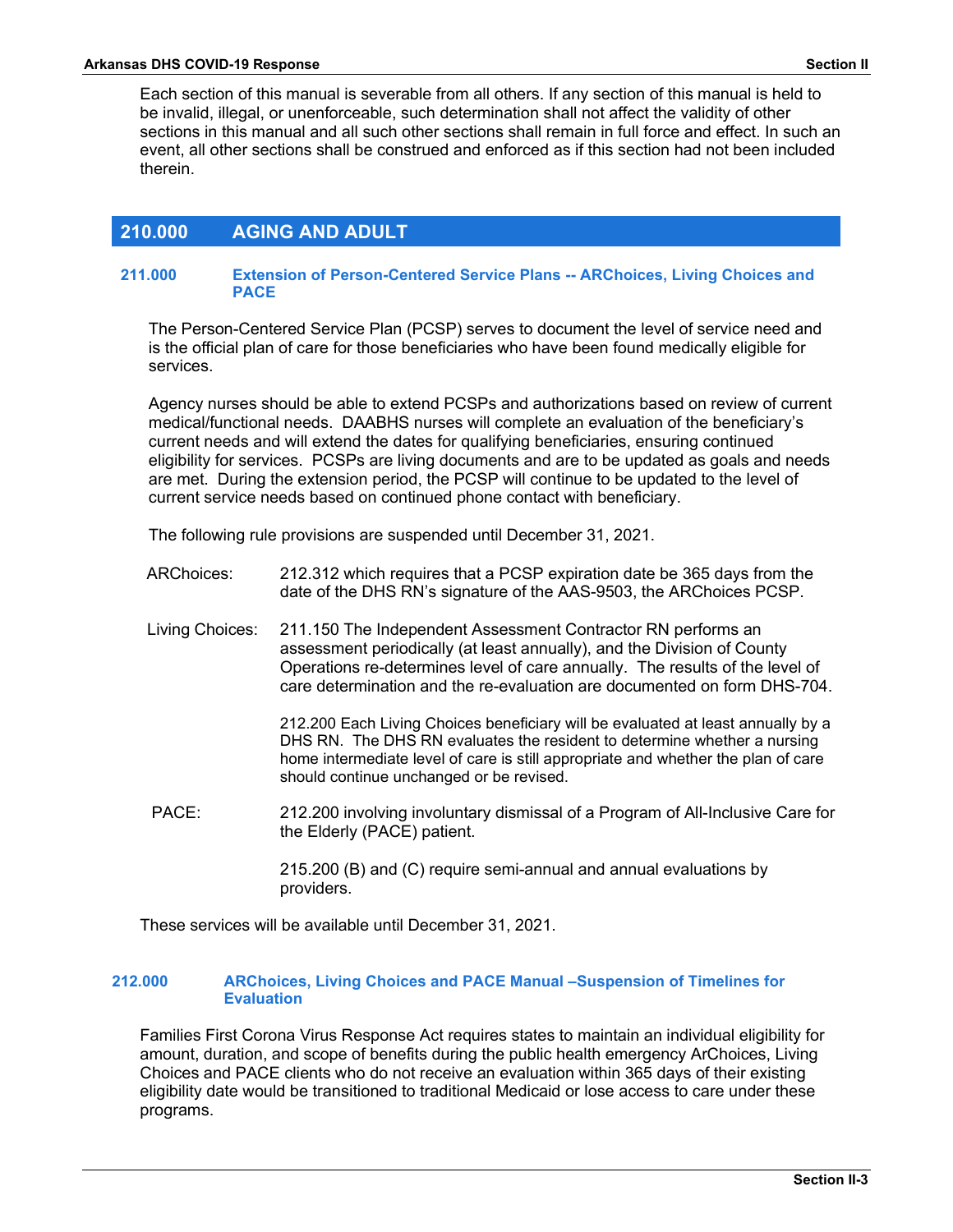This rule is suspended to allow members who do not receive a timely evaluation to remain eligible for ARChoices, Living Choices and PACE.

| <b>ARChoices</b> | 212.312 which requires functional eligibility be determined prior to the |
|------------------|--------------------------------------------------------------------------|
|                  | expiration of financial and functional eligibility                       |

- Living Choices 211.150 which requires that an evaluation is completed annually by DHS RN to help inform the determination of functional eligibility
- PACE 212.200 which refers to involuntary dismissal of a PACE patient.

These services will be available until December 31, 2021.

#### **213.000 Living Choices Assisted Living Facilities Reimbursement Rate**

The rate reduction scheduled to occur January 1, 2021 will be suspended resulting in additional cost to the Medicaid program of \$4.36 dollars per client day.

## **220.000 BEHAVIORAL HEALTH**

#### **221.000 Outpatient Behavioral Health Agencies Certified as Acute Crisis Units.**

DMS is suspending the Acute Crisis Unit benefit limits of 96 hours per encounter, one encounter per month, and 6 encounters per state fiscal year. The rule to be suspended is in Section 253.003 of the Outpatient Behavioral Health Services Provider Manual.

The allowable code for this rule suspension:

- Acute Crisis Unit
- H0018 U4
- Benefit Limits 96 hours or less per encounter, 1 encounter per month, 6 encounters per **SFY**

These services will be available until December 31, 2021.

## **240.000 DEVELOPMENTAL DISABILITIES AND DELAYS**

#### **241.000 First Connections Developmental Therapy Telemedicine**

During a public health emergency, the Office of Special Education Programs (OSEP) requires that eligible children with disabilities have continuity of Individual Family Service Plan (IFSP) services provided through alternative means such as teletherapy or other video conferencing. Currently, Medicaid's telehealth policies exclude Developmental Therapists from providing teletherapy services. First Connections needs a way to continue to provide developmental and consultative services to parents/guardians to support program-eligible children in developing and learning functional skills.

This method will be available until December 31, 2021.

• Modification to use teletherapy to provide developmental therapy/consultative services (DT) to parents/guardians of eligible children 0-3 with a current IFSP to help parents help their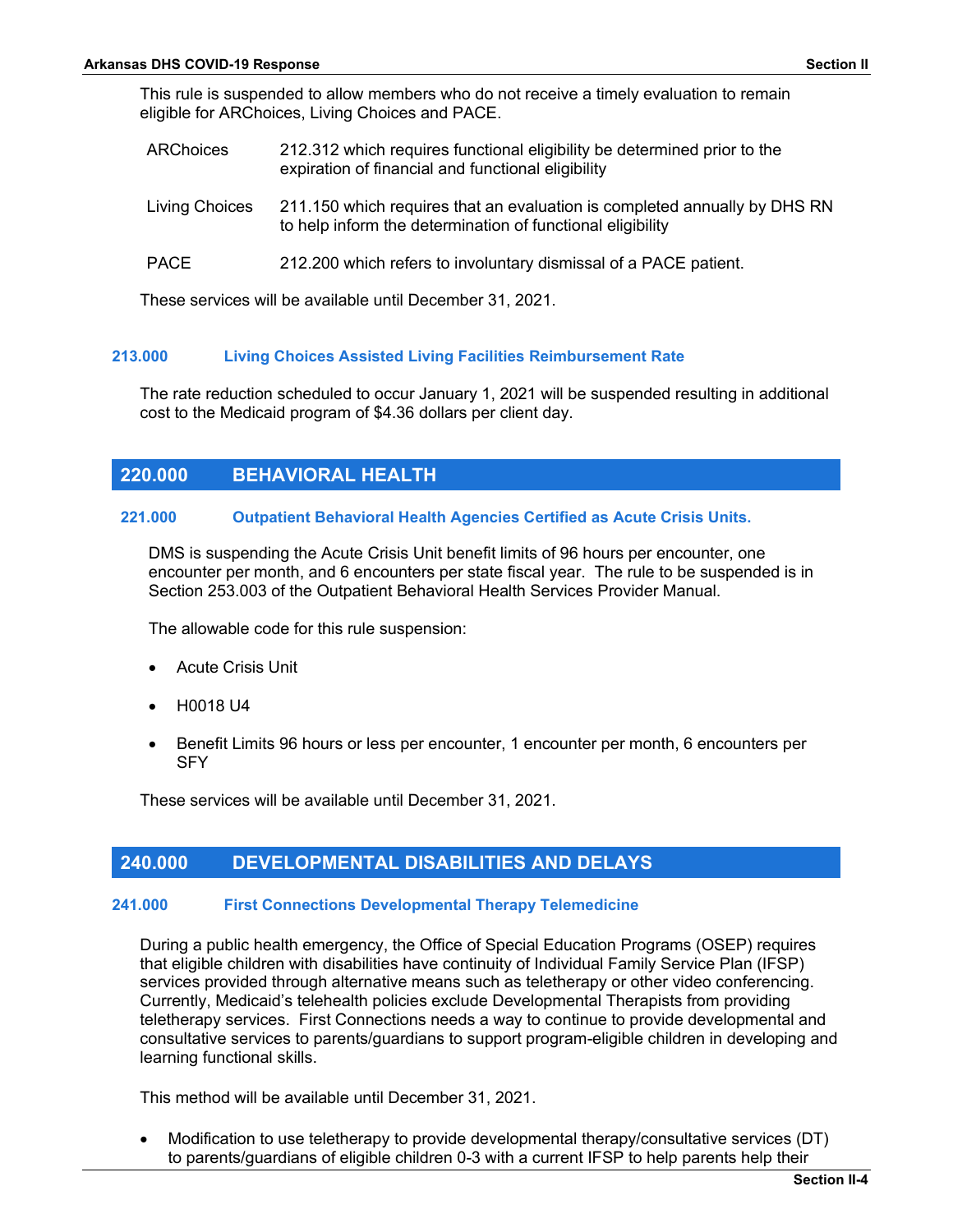child develop and learn as required by IDEA, Part C.

- DT is provided to parents/guardians of eligible children through accessible real-time technology which includes a video component with originating site requirements removed so that families can receive services from their home (maximum 60 minutes per week).
- DT through teletherapy must be billed to the First Connections grant. T1027 Developmental Therapy is prior authorized at \$18.00 per unit and T1027 modifier UB Developmental Therapy Assistant is prior authorized at \$15.00 per unit.

### **242.000 Adult Developmental Day Treatment and Early Intervention Day Treatment Nursing Services Outside Clinic**

In response to the COVID-19 outbreak in Arkansas and consistent with CMS's coverage and payment for COVID-19, DMS/DDS is suspending the prohibition on use of nursing services to be provided outside of an Early Intervention Day Treatment (EIDT) Clinic and an Adult Development Day Treatment (ADDT) Clinic setting (49), limited to provider type 24 only for services provided to established patients during the COVID-19 outbreak and the declaration of public health emergency. This addendum expands allowable services to be done in a home setting (12) provided by licensed Registered Nurses and Licensed Practical Nurses.

This service will be available until December 31, 2021.

Nursing services are defined as the following, or similar, activities:

- A. Assisting ventilator-dependent beneficiaries
- B. Tracheostomy: suctioning and care
- C. Feeding tube: feeding, care and maintenance
- D. Catheterizations
- E. Breathing treatments
- F. Monitoring of vital statistics, including diabetes sugar checks, insulin, blood draws,and pulse ox
- G. Administration of medication

Billing Information:

- T1002 Registered Nurse, services up to 15 minutes
- T1003 Licensed Practical Nurse, services up to 15 minutes

## **243.000 Prescription and Evaluation Extensions**

In response to the COVID-19 outbreak, DMS/DDS will allow extensions on re-evaluations and treatment prescriptions for ADDT, EIDT, ABA, OT, PT, Speech, and Developmental Therapy. This exemption will be available until December 31, 2021. Extensions are limited to the following:

• Evaluations that expired on or after March 1, 2020.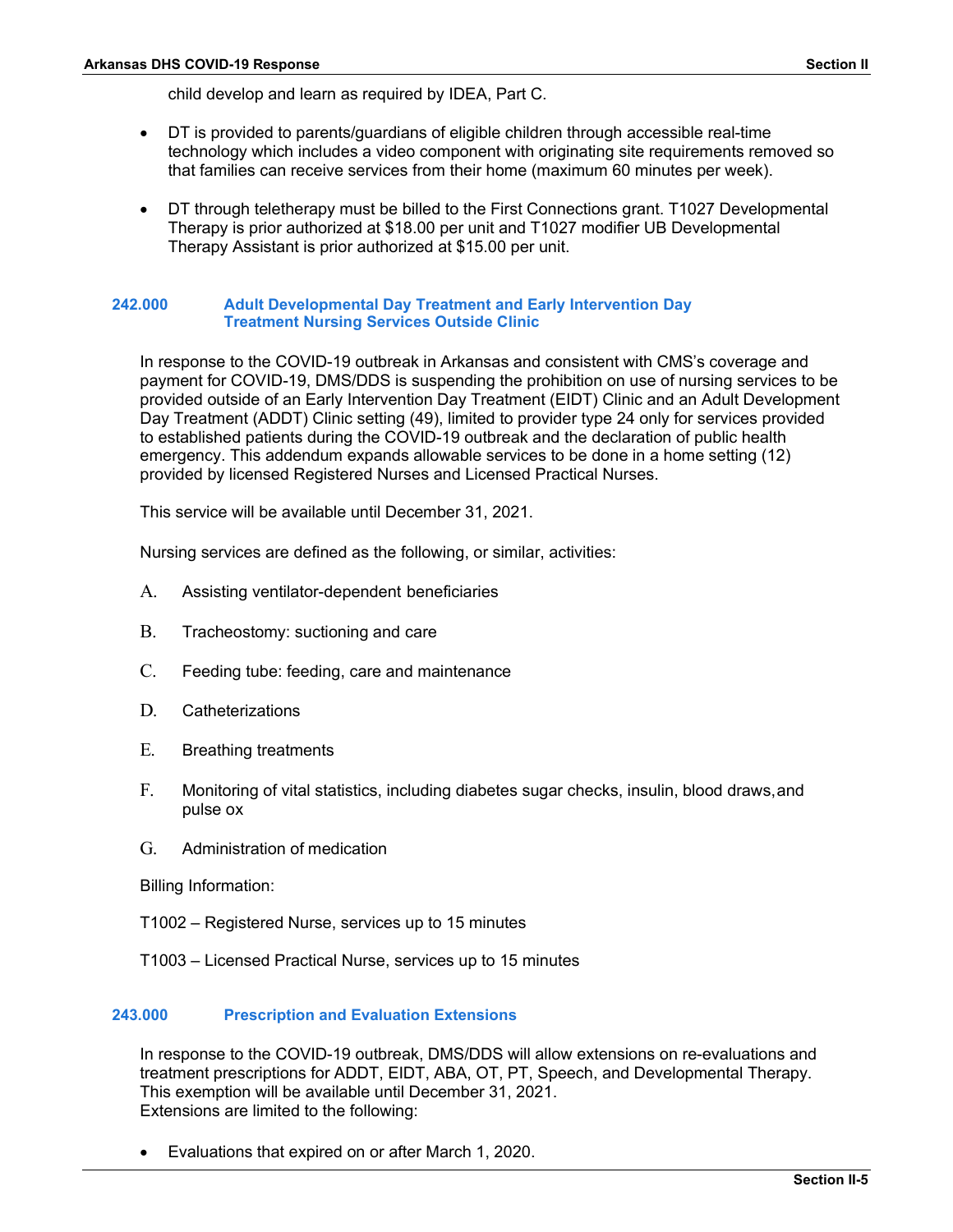• Prior Authorizations will be extended in 90-day increments from the date the re-evaluation was/is due.

Guidelines for requesting an extension:

- A. Provide a copy of the expired or expiring evaluation/prescription to the DDS representative via email.
- B. DDS will reply with an email providing you with an extension letter for your records.
- C. If a Prior Authorization is needed, you will enclose this letter with your request to eQHealth of the re-evaluation extension. Billing procedures will remain the same.

## **244.000 Telemedicine for Occupational, Physical, and Speech Therapists and Assistants**

In response to the COVID-19 allowable telemedicine services include services provided by licensed occupational, physical, or speech therapists or assistants. These services are available to established patients only.

Parental Consultation is a Covid response service that allows a therapist assistant or therapist to instruct a parent or caregiver on how to use therapeutic equipment or techniques with their child to continue working on therapy goals and objectives. To bill for this service, the therapy assistant or therapist must document that the parent or caregiver was present with a beneficiary. The service must be provided using the appropriate real-time technology that includes both a video and audio component. The originating service requirement is relaxed so that the parent may receive this service from their home.

The service may be provided in 15-minute sessions with a maximum of 8 sessions per month. All services must be prior authorized by eQHealth Solutions. This service and individual therapy services through telemedicine will be available until December 31, 2021.

Individual Therapy Services provided by a licensed Physical Therapist, Occupational Therapist, or Speech Therapist or Assistant allows for continued therapy services for established patients during this time of social distancing.

The technology used must be real-time and include a video and audio component. The sessions are limited to thirty minutes a piece, with a maximum of three (3) sessions per week.

The following services cannot be completed via telemedicine:

- A. Evaluations and re-evaluations. However, if an annual evaluation is due during this time, the deadline may be extended until the patient is able to come into the office.
- B. Group Therapy Services.

#### **245.000 Telemedicine for Applied Behavioral Analysis (ABA) for BCBA**

In response to the COVID-19 allowable telemedicine services includes Applied Behavioral Analysis (ABA) services to established patients only. To allow for continued therapy services for established patients during this time of social distancing, DMS/DDS is lifting the requirement that the beneficiary be located at a healthcare facility (originating site) to receive telemedicine services for the following services only: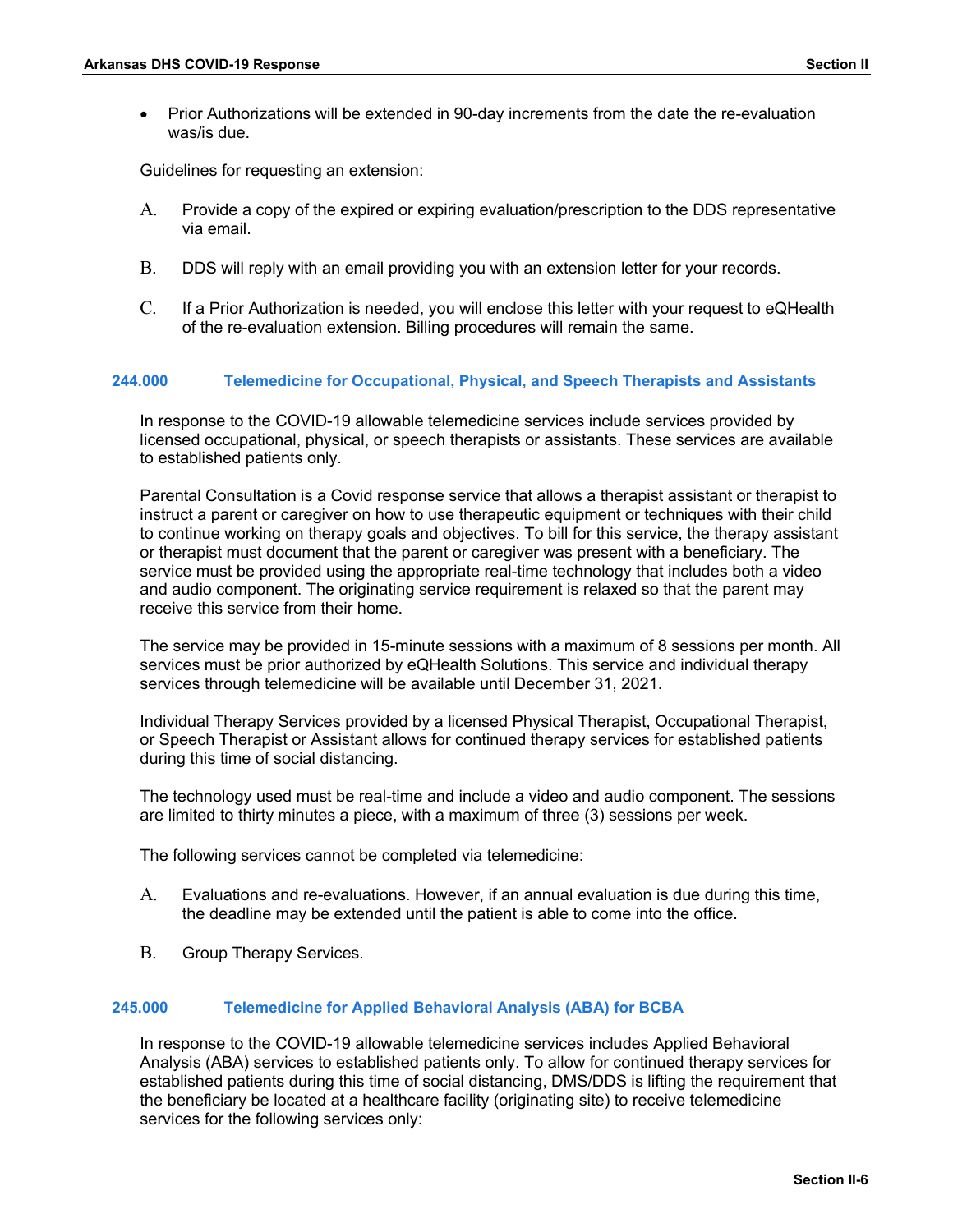- Adaptive behavior treatment provided by a Board-Certified Behavior Analyst (BCBA) or Board-Certified Behavior Analyst-Doctoral (BCBA-D)
- Family adaptive behavior treatment guidance, by a BCBA or BCBA-D

This service through telemedicine will be available until December 31, 2021.

## Billing Instructions

All units are prior authorized. To bill for this service, the BCBA must document that the parent or caregiver was present with a beneficiary. The service may be provided at the same rate as the regular "face-to-face" rate. All services must be prior authorized by eQHealth Solutions. When billing for these services you must include all modifiers on the claim. All Therapy claims submitted for Telemedicine must include the GT modifier and (02) as the place of service**.**

BCBA is a licensed clinician that may perform telemedicine under the scope of their license. The sessions are limited to 30 minutes, with a maximum of three (3) sessions per week.

## 97155 EP

Adaptive behavior treatment provided by a BCBA or BCBA-D. Individual adaptive behavior treatment by BCBA, face-to-face with the patient and may also include caregivers. This includes implementation and modification of treatment the plan. This may also include simultaneous direction of technician.

#### 97156 EP

Family adaptive behavior treatment, provided by a BCBA, face-to-face with parents and/or caregivers. Family sessions should address education of the parents or caregivers on the patient's plan of care, specific objectives, treatment approaches, etc. as they relate to the individual client's ASD symptoms and how to address them in the patient's natural environment.

The following services cannot be completed via telemedicine:

- A. Evaluations and re-evaluations. However, if an annual evaluation is due during this time, the deadline may be extended until the patient is able to come into the office.
- B. Group ABA Services.

## **246.000 Telemedicine Autism Waiver**

In response to COVID-19 the allowable telemedicine service available under the Autism Waiver is 2024 U3 Individual Assessment/Treatment Plan/Development/Monitoring.

These services through telemedicine will be available until December 31, 2021.

## **247.000 Well Checks and Attendance Payments for Adult Developmental Day Treatment and Early Intervention Day Treatment**

In response to COVID-19, well check services are allowable if the beneficiary is unable to attend the clinic setting. The well check services are not allowable if the beneficiary has attended in person at the clinic at least one day that week. Attendance payments are allowable if a beneficiary attends the clinic in person that day.

Well Check services are available for vulnerable children and adults with developmental disabilities and delays who meet the state-determined medical necessity criteria for the programs.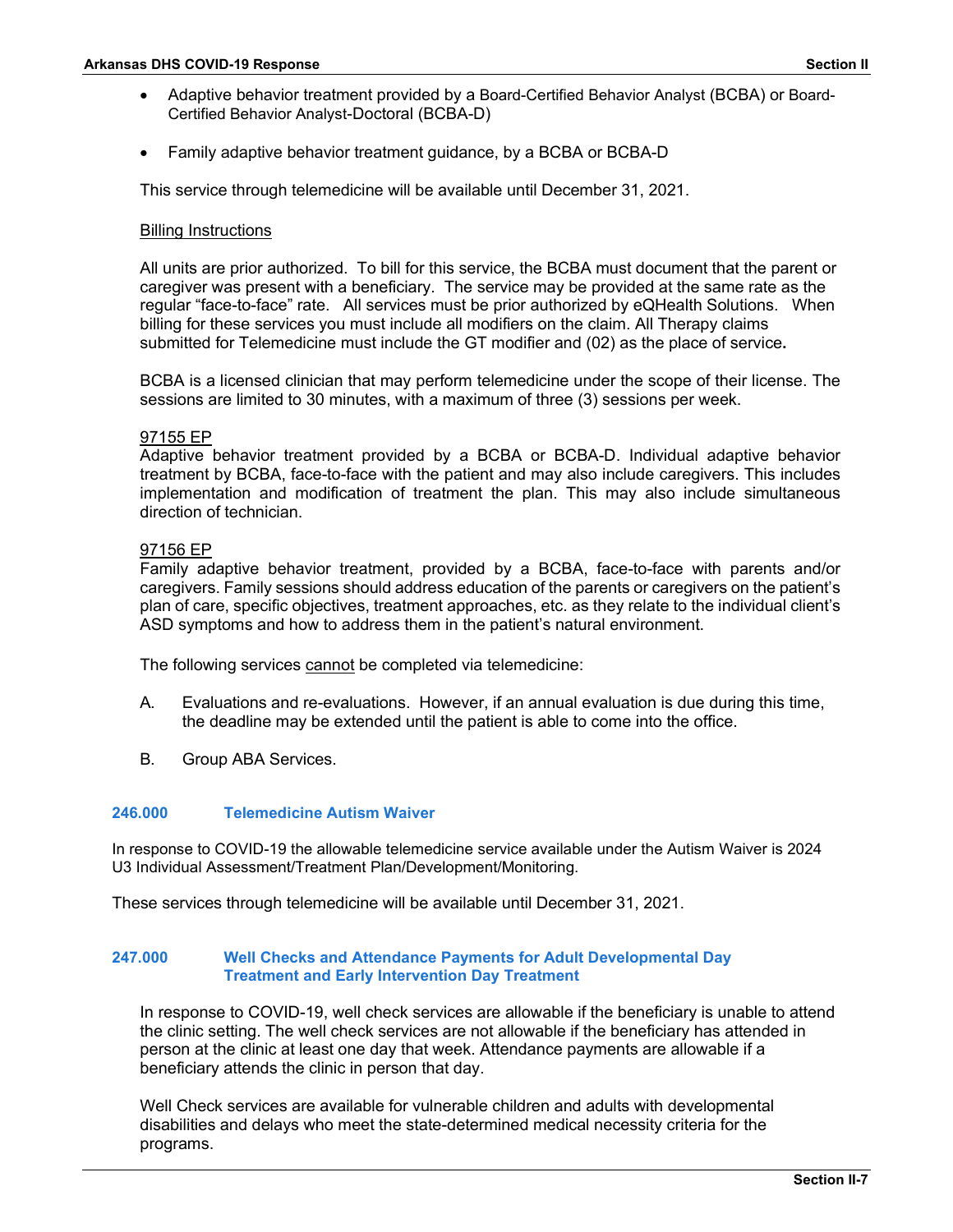The service is typically a 15-30-minute check-in visit, either by phone or in the home, that ensures the beneficiaries needs are being met for overall health and well-being, such as their nutritional status, medication regimen and any emerging health issues, while the beneficiary is unable to attend their day treatment program where these activities are part of the daily onsite services provided. The services must be recommended by a physician or other licensed practitioner who must determine the services are medically necessary.

The beneficiaries are eligible to receive two (2) well checks per week, one by telemedicine (including telephone) and one face-to-face. Beneficiaries under age twenty-one (21) may get an extension of benefits upon a showing of medical necessity as determined by the state. The well check may be provided in the home or using telemedicine.

Billing Instructions:

T1027 Family Training and Counseling T1027 U1 in person, one 30-minute unit encounter for \$15.00, place of service (12) T1027 U2 telephonic (by phone), one 15-minute unit encounter for \$7.50, place of service (02).

Providers cannot bill two well checks on the same day.

Beneficiaries are eligible for two well check services a week, so providers can bill either one "face to face" or telephonic. Example: IF U1 is provided and billed on Monday, you cannot provide and bill for U2 on Monday. U2 will have to be provided and billed another day during the week to meet the 2 call per week check in requirement.

Attendance payments are available for beneficiaries who attend the clinic setting. If a child or an adult attends an EIDT/ ADDT clinic, providers may bill one 15- minute unit encounter for \$15.00, Place of Service (49), per beneficiary Monday – Friday. If a beneficiary attends a clinic at least one day during the week, a well check service cannot be billed for that same week.

These services will be available until December 31, 2021.

#### **248.000 Community and Employment Support Waiver**

In response to COVID-19 DMS/DDS will temporarily modify provider types to all Qualified Behavioral Health Paraprofessionals employed by Outpatient Behavioral Health Service Agencies to provide Supportive Living Services, including Supplemental Supports to PASSE members.

DMS/DDS further amended the CES Waiver to allow an extension for reassessments and reevaluations for up to one year past the due date; allow the option to conduct evaluations, assessments, and person-centered service planning meetings virtually/remotely in lieu of faceto-face meetings; and allow an electronic method of signing off on required documents such as the person-centered service plan.

These services will be available until December 31, 2021.

## **250.000 MEDICAID ELIGIBILITY**

Centers for Medicaid and Medicare Services (CMS) provided guidance that outlines the allowances States are permitted to use for standards required for both eligibility and enrollment of beneficiaries during the National Health Emergency. The threat is that during the COVID-19 Pandemic, the State and/or beneficiaries may not be able to comply with eligibility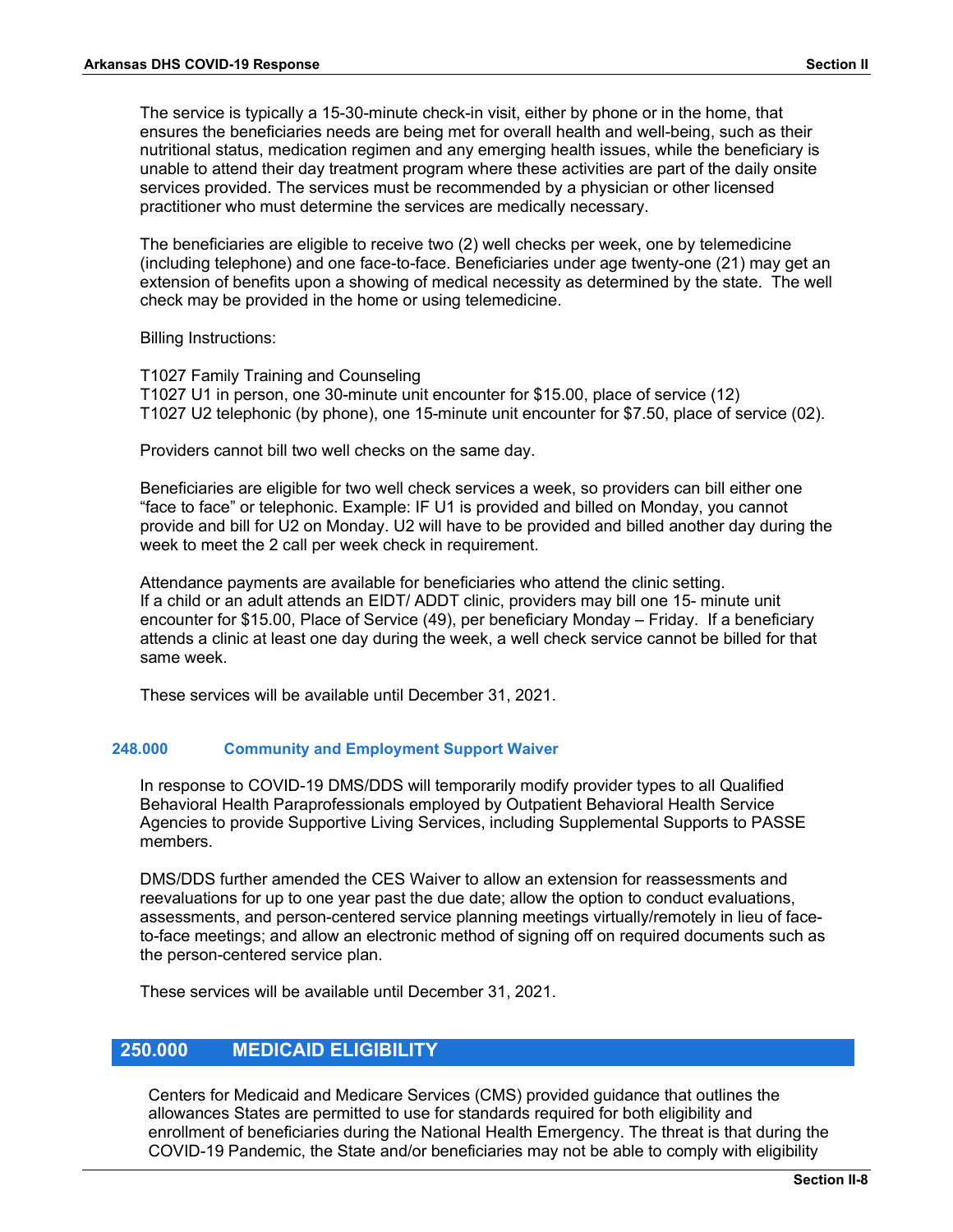and enrollment procedures regarding timeliness, renewals, asset verification, other verification policies, or change in circumstances, causing Medicaid cases to be denied or close, which will affect the household's access to health care.

The suspension of the following Medical Services Policy Sections is part of the Families First Corona Virus Response Act enhanced FMAP requirement.

Applicable Guidance: Families First Coronavirus Response Act (Public Law 116-127 – March 18, 2020), Section 6008(b)

See also the CMS Families First Coronavirus Response Act – Increased FMAP FAQ (question 6): https://www.medicaid.gov/state-resource-center/downloads/covid-19-section-6008-faqs.pdf

#### **251.000 Section A-200 Medicaid Coverage Periods**

Medical Services Policy A-200 details the Medicaid coverage periods for eligible beneficiaries. Due to the National Health Emergency coverage periods effected due to ineligibility will be extended; except for closure requested by client, death, out-of-state residence, or incarceration. This policy is suspended until the end of the National Health Emergency.

## **252.000 Section F-130 Child Support Enforcement Services**

Medical Services Policy F-130 has a requirement which mandates a beneficiary to cooperate with the Office of Child Support Enforcement. This requirement is suspended until the end of the National Health Emergency.

#### **253.000 Section F-172 Adjustments of Premiums**

Medical Services Policy F-172 requires TEFRA beneficiaries to pay a premium in order to receive coverage. TEFRA premium adjustments and case closures for non-payment of premiums are suspended until the end of the National Health Emergency.

#### **254.000 Section I Renewals**

(I-110 Renewal Process; I-200 Families and Individuals (MAGI) Groups Renewal Process (I-210 through I-230); I-300 AABD Eligibility Groups Renewal Process; I-320 Alternate Renewal Processes (I-321 through I-327); and K-106 Reevaluations for Foster Medicaid) Medical Services Policy listed above addresses renewals, renewal processes and timelines for beneficiaries. Medicaid eligibility renewal processes and timelines have been suspended until the end of the National Health Emergency.

## **255.500 Section L-120 Continuation of Assistance or Services during the Appeal Process**

Medical Services Policy L-120 allows for certain Medicaid category beneficiaries to opt in to continue assistance while the appeal is pending. This continuation of assistance (coverage) will be automatic for those beneficiaries during the public health emergency. This adjustment will be in place until the end of the National Health Emergency.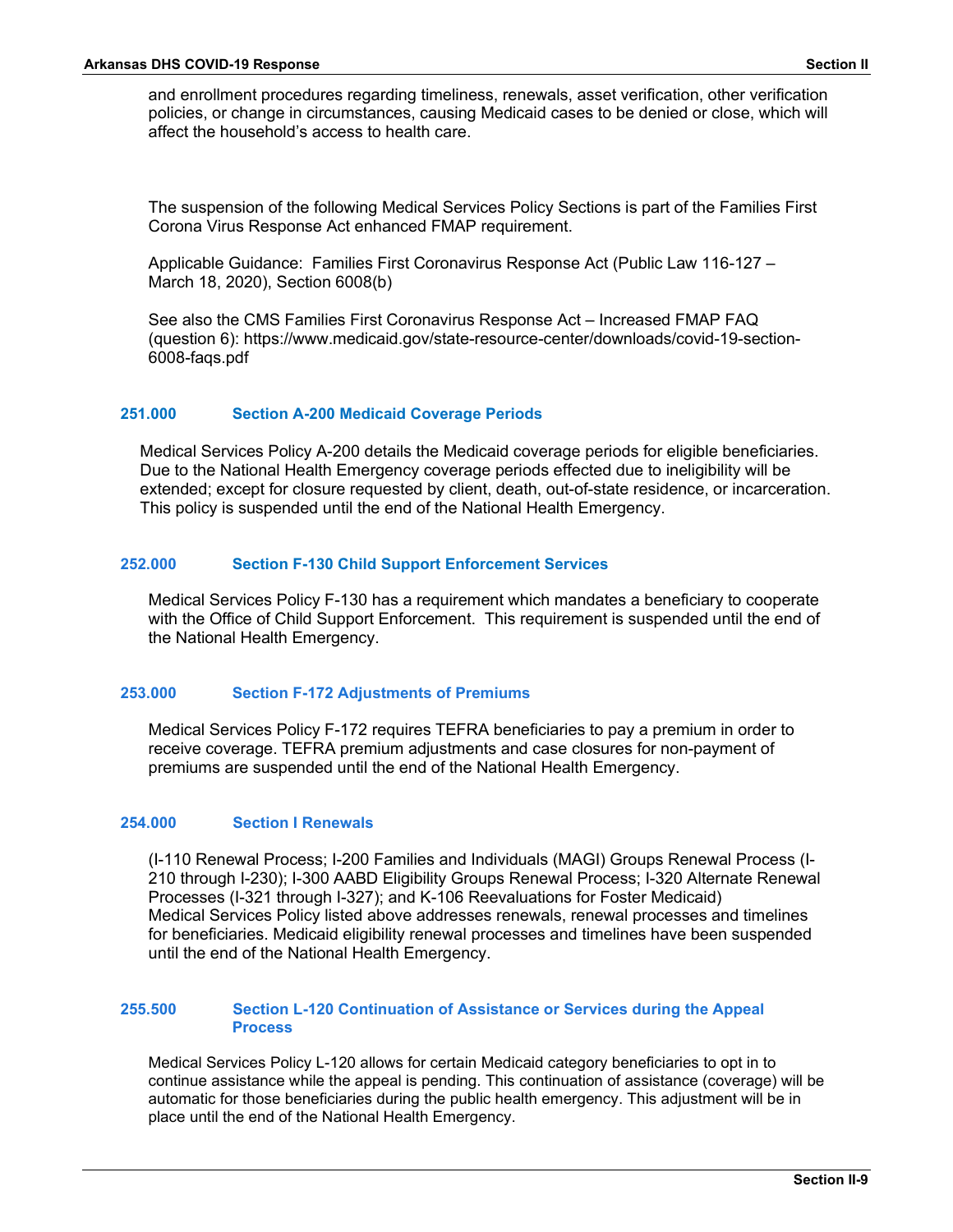## **260.000 MEDICAL SERVICES**

## **260.100 Medicaid Provider Manual Section I**

#### **260.101 Provider Enrollment Fingerprint Submission Requirements**

## **Section 141.103 concerning fingerprint submission requirements for high risk providers related to background screening is suspended through date of service December 31, 2021.**

With respect to providers not already enrolled with another SMA or Medicare, CMS will waive the following screening requirements under 1135(b)(1) and (b)(2) of the Act, so the state may provisionally, temporarily enroll the providers for the duration of the public health emergency:

- A. Payment of the application fee 42 C.F.R. §455.460
- B. Criminal background checks associated with Fingerprint-based Criminal Background Checks - 42 C.F.R. §455.434
- C. Site visits 42 C.F.R. §455.432
- D. In-state/territory licensure requirements 42 C.F.R. §455.412

CMS is granting this waiver authority to allow Arkansas to enroll providers who are not currently enrolled with another SMA or Medicare so long as the state meets the following minimum requirements:

- A. Must collect minimum data requirements to file and process claims, including, but not limited to NPI.
- B. Must collect Social Security Number, Employer Identification Number, and Taxpayer Identification Number (SSN/EIN/TIN), as applicable, to perform the following screening requirements:
	- 1. OIG exclusion list
	- 2. State licensure provider must be licensed, and legally authorized to practice or deliver the services for which they file claims, in at least one state/territory
- C. Arkansas must also:
	- 1. Issue no new temporary provisional enrollments after the date that the emergency designation is lifted,
	- 2. Cease payment to providers who are temporarily enrolled within six months from the termination of the public health emergency, including any extensions, unless a provider has submitted an application that meets all requirements for Medicaid participation and that application was subsequently reviewed and approved by Arkansas before the end of the six month period after the termination of the public health emergency, including any extensions, and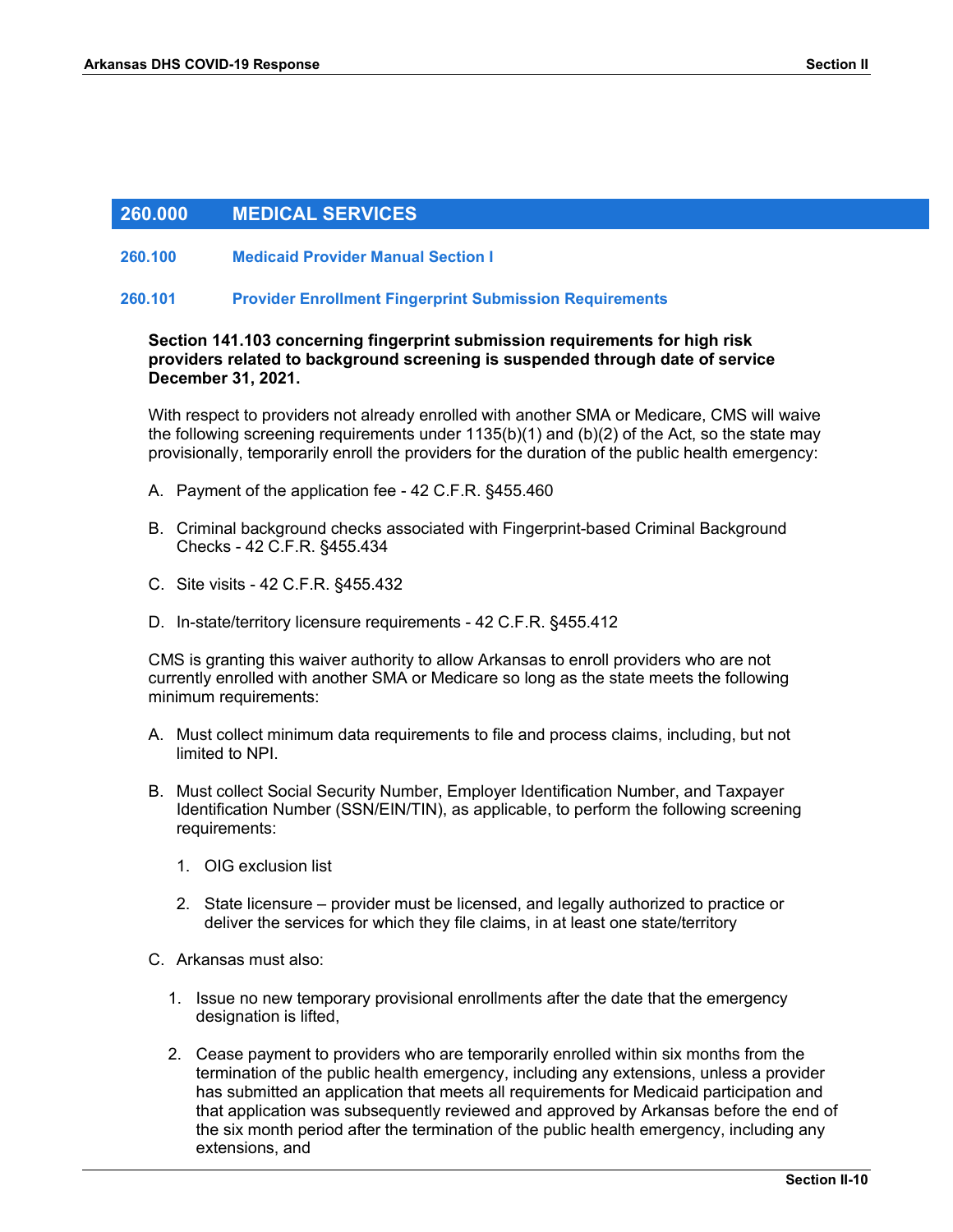3. Allow a retroactive effective date for provisional temporary enrollments that is no earlier than March 1, 2020.

#### **260.102 Telemedicine Originating Site Requirements for Advanced Practice Registered Nurses**

## **Section 105.190, regarding the originating site requirements for services provided to established patients by advanced practice registered nurses is suspended through date of service December 31, 2021.**

DMS issues the following guidance and policy related to Nurse Practitioners (NP) use of telemedicine.

## Professional Relationship Requirements

Generally, a provider must have an established relationship with a patient before utilizing telemedicine to treat a patient. (See Medicaid Provider Manual § 105.190.) However, DMS has the authority to relax this requirement in case of an emergency. Therefore, DMS is lifting the requirement to have an established professional relationship before utilizing telemedicine for nurse practitioners (NP) under the following conditions through date of service December 31, 2021:

- The NP providing telehealth services must have access to a patient's personal health record maintained by a physician.
- The telemedicine service may be provided by any technology deemed appropriate, including telephone, but it must be provided in real time (cannot be delayed communication).
- Nurse Practitioners may use telemedicine to diagnose, treat, and, when clinically appropriate, prescribe a non-controlled drug to the patient as allowed under their scope of practice.

To bill for these services, please use the appropriate billing procedure code with the "GT" modifier and Place of Service (POS) "02"

#### Originating Site Requirements

DMS is waiving the originating site requirement for evaluation and management (E&M) services provided to established patients by NPs. This will allow the NP to utilize telemedicine technology, including telephone, when appropriate, to diagnose, treatment and prescribe to patients as allowed by their scope of practice, and while the patient remains in their home. To use telemedicine technology to provide services without an originating site, the following requirements must be met:

- The technology must be real-time (cannot be delayed communications).
- The NP must have access to the patient's medical records.

To bill for these services, please use the appropriate billing codes with the "GT" and Place of Service "02" modifier.

## Virtual Patient Check-Ins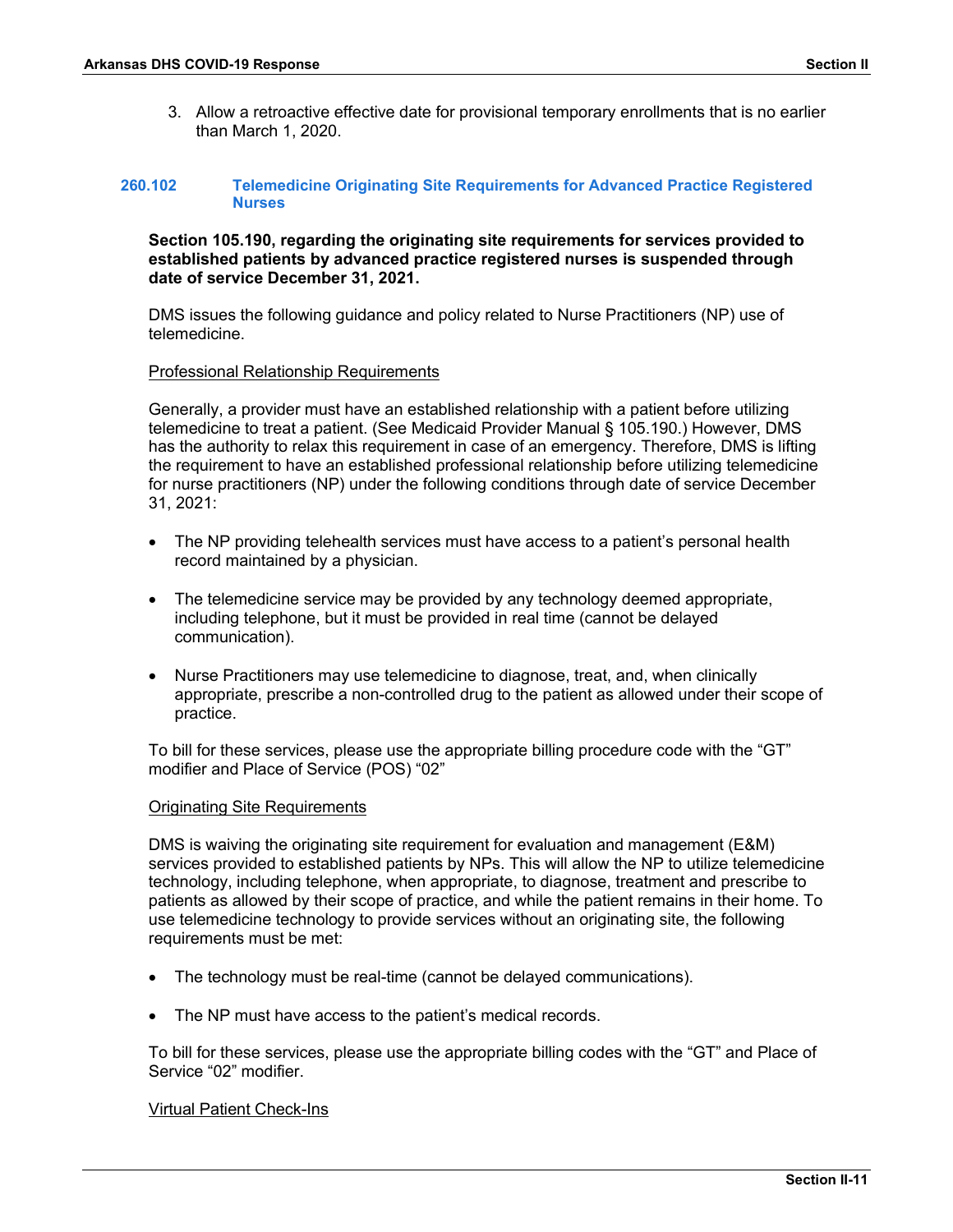To prevent unnecessary travel and office visits, Medicaid is opening the virtual check-in CPT (code G2012) described below through date of service December 31, 2021.

To use the Code G2012 to provide virtual check-in services, meet the following requirements:

- Can be any real-time audio (telephone), or "2-way audio interactions that are enhanced with video or other kinds of data transmission."
- For established patients only.
- To be used for:
	- $\circ$  Any chronic patient who needs to be assessed as to whether an office visit is needed.
	- o Patients being treated for opioid and other substance-use disorders.
- Nurse or other staff member cannot provide this service. It must be a clinician who can bill evaluation and management (E&M) services.
- If an E&M service is provided within the defined time frames, then the telehealth visit is bundled with that E&M service. It would be considered pre- or post-visit time and not separately billable.
- No geographic location restrictions for the patient.
- Communication must be HIPAA compliant.

| Code  | <b>Short Description</b>                                                                                                                                                                                                                                                                                                                                                                                                                                   | Fee     |
|-------|------------------------------------------------------------------------------------------------------------------------------------------------------------------------------------------------------------------------------------------------------------------------------------------------------------------------------------------------------------------------------------------------------------------------------------------------------------|---------|
| G2012 | Brief communication technology-based service, e.g.<br>virtual check-in, by a physician or other qualified health<br>care professional who can report E&M services, provided<br>to an established patient, not originating from a related<br>E&M service provided within the previous 7 days nor<br>leading to an E&M service or procedure within the next<br>24 hours or soonest available appointment. Typically, 5-<br>10 minutes of medical discussion. | \$13.33 |

## **260.103 Telemedicine Originating Site Requirements to Allow Services to a Beneficiary in his or her Home Through Date of Service December 31, 2021**

## **Section 105.190 is suspended for the originating site requirement to allow all providers who can provide telemedicine services to provide those services to a beneficiary in his or her home through date of service December 31, 2021.**

*An out-of-state physician, nurse practitioner, or physician assistant who is an enrolled provider in Arkansas Medicaid may provide telemedicine services to an Arkansas Medicaid client, including prescribing drugs when clinically appropriate. The provider must follow any applicable requirements, including without limitation requirements of the United States Drug Enforcement Agency (DEA), the Arkansas State Medical Board, and the Arkansas Board of Nursing. It is the understanding of DHS that the DEA has temporarily waived the requirement that out-of-state physicians have an Arkansas DEA registration to prescribe drugs through telemedicine:*

**[https://www.deadiversion.usdoj.gov/GDP/\(DEA-](https://www.deadiversion.usdoj.gov/GDP/(DEA-DC018)(DEA067)%20DEA%20state%20reciprocity%20(final)(Signed).pdf)[DC018\)\(DEA067\)%20DEA%20state%20reciprocity%20\(final\)\(Signed\).pdf](https://www.deadiversion.usdoj.gov/GDP/(DEA-DC018)(DEA067)%20DEA%20state%20reciprocity%20(final)(Signed).pdf)**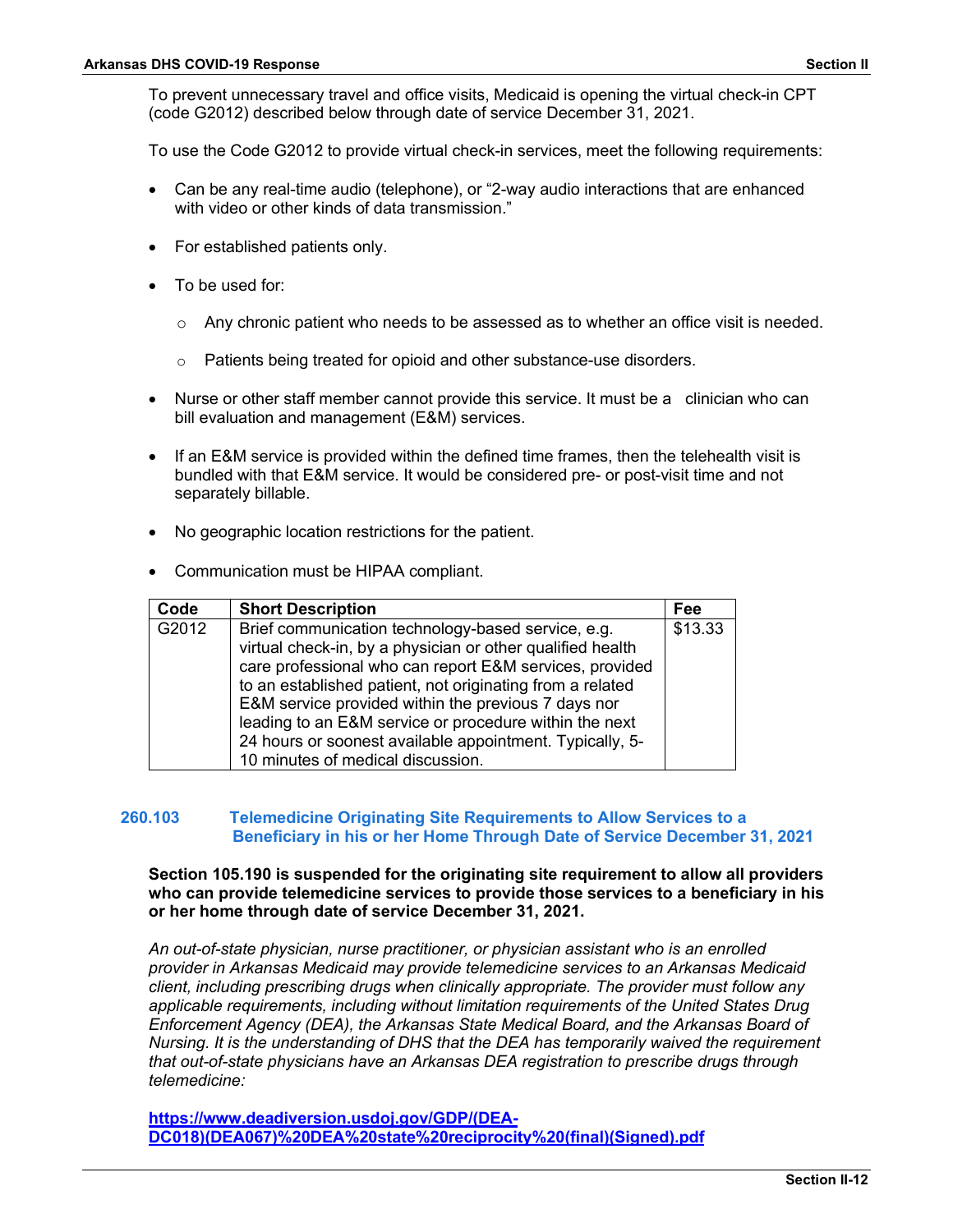## Professional Relationship Requirements

Generally, a provider must have an established relationship with a patient before utilizing telemedicine to treat a patient. (See Medicaid Provider Manual § 105.190.) However, DMS has the authority to relax this requirement in case of an emergency. DMS is lifting the requirement to have an established professional relationship before utilizing telemedicine for physicians through date of service December 31, 2021 under the following conditions:

- The physician providing telehealth services must have access to a patient's personal health record maintained by a physician.
- The telemedicine service may be provided by any technology deemed appropriate, including telephone, but it must be provided in real time (cannot be delayed communication).
- Physicians may use telemedicine to diagnose, treat, and, when clinically appropriate, prescribe a non-controlled drug to the patient.

To bill for these services, please use the appropriate billing procedure code with the "GT" modifier and Place of Service (POS) "02"

#### Originating Site Requirements

DMS is waiving the originating site requirement for evaluation and management (E&M) services provided to established patients by primary care providers. This will allow the physician to utilize telemedicine technology, including telephone, when appropriate, to diagnose, treat and prescribe non-controlled substances to patients while the patient remains in their home. The following requirements must be met to use telemedicine technology to provide services without an originating site:

- The technology must be real-time cannot be delayed communications
- The physician must have access to the patient's medical records.

To bill for these services, please use the appropriate billing codes with the "GT" and Place of Service "02" modifier.

#### Virtual Patient Check-Ins

To use the Code G2012 to provide virtual check-in services, the following requirements must be met:

- Can be any real-time audio (telephone), or "2-way audio interactions that are enhanced with video or other kinds of data transmission."
- For established patients only.
- To be used for:
	- o Any chronic patient who needs to be assessed as to whether an office visit is needed.
	- o Patients being treated for opioid and other substance-use disorders.
- Nurse or other staff member cannot provide this service. It must be a clinician who can bill primary care services.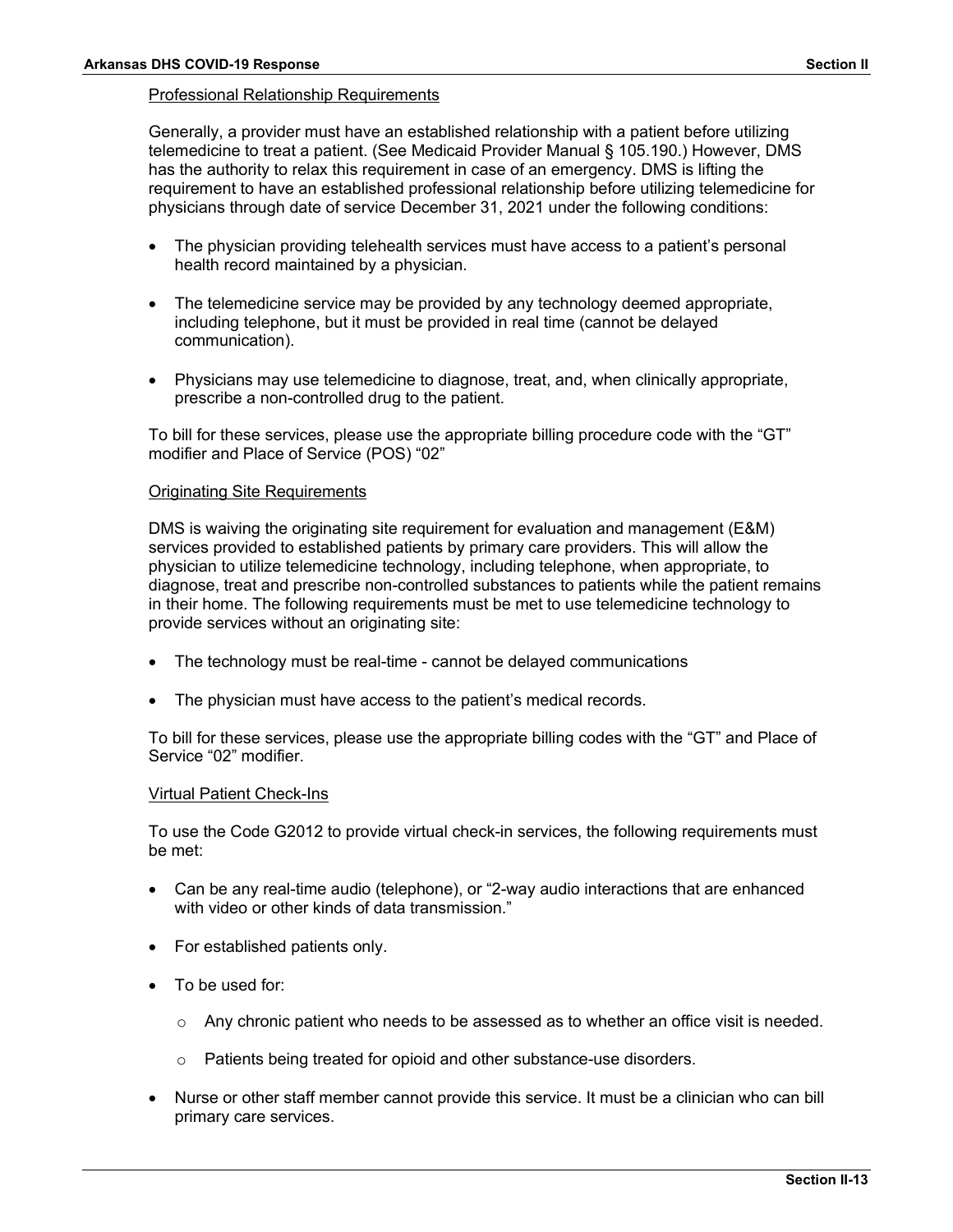- If an E&M service is provided within the defined time frames, then the telehealth visit is bundled with that E&M service. It would be considered pre- or post-visit time and not separately billable.
- No geographic location restrictions for the patient.
- Communication must be HIPAA compliant.

| Code  | <b>Short Description</b>                                                                                                                                                                                                                                                                                                                                                                                                                                   | <b>Fee</b> |
|-------|------------------------------------------------------------------------------------------------------------------------------------------------------------------------------------------------------------------------------------------------------------------------------------------------------------------------------------------------------------------------------------------------------------------------------------------------------------|------------|
| G2012 | Brief communication technology-based service, e.g.<br>virtual check-in, by a physician or other qualified health<br>care professional who can report E&M services, provided<br>to an established patient, not originating from a related<br>E&M service provided within the previous 7 days nor<br>leading to an E&M service or procedure within the next<br>24 hours or soonest available appointment. Typically, 5-<br>10 minutes of medical discussion. | \$13.33    |

## **261.000 Section II of Medicaid Provider Manuals through 269.000**

## **261.100 Ambulatory Surgical Center Provider Manual—Temporary Enrollment as Hospitals**

## **Sections 210.200(A) and 212.000, regarding the definition of an Ambulatory Surgical Center (ASC) as exclusively furnishing outpatient surgical services to patients not requiring hospitalization, are suspended through date of service December 31, 2021.**

The Division of Medical Services (DMS) is allowing Ambulatory Surgical Centers (ASCs) to temporarily enroll as hospitals under certain circumstances to provide acute hospital services to patients as needed during the COVID-19 pandemic.

ASCs that wish to enroll as temporary hospitals must submit a waiver request to CMS. Once that waiver is approved, the ASC must seek a temporary hospital license from the Arkansas Department of Health.

To bill Medicaid as hospital, the ASC must provide that temporary hospital license to Arkansas Medicaid Provider Enrollment. The ASC will receive a temporary Medicaid Provider Number as a hospital and will be able to bill for hospital services. Once the temporary hospital provider number is issued and active, the ASC provider number will be suspended temporarily. All services provided will need to be billed under the hospital provider number.

For guidance on billing services, please contact the DMS Utilization Review Unit at (501) 682- 8340.

## **262.000 Arkansas Independent Assessment Provider Manual—Temporary Use of Phone Assessments and Suspension of Timelines for Reassessments**

**Section 201.000, concerning periodic assessments for behavioral health and developmentally disabled PASSE members is suspended to allow phone assessments by request only, and to extend initial assessment dates for behavioral health PASSE members. The suspension lasts through date of service December 31, 2021.**

Independent Assessments are generally performed by Qualified Assessors in a face-to-face setting with behavioral health and developmentally disabled PASSE members. Due to the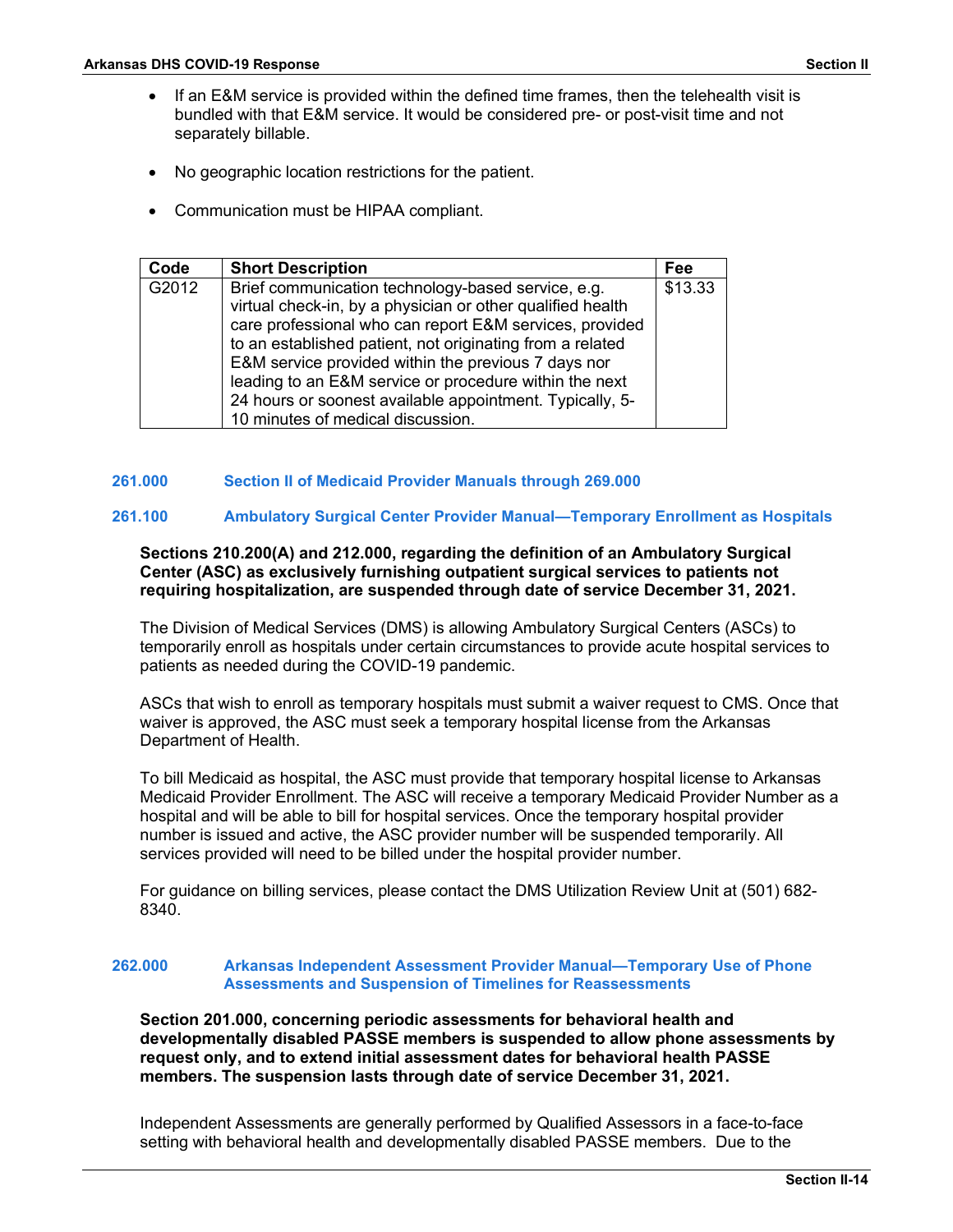Covid-19 public health emergency, this rule is suspended to allow members to request phone assessments instead for periodic assessments.

Families First Corona Virus Response Act requires states to maintain an individual eligibility for amount, duration, and scope of benefits during the public health emergency BH PASSE Members who do not receive a BH Independent re-assessment within 365 days of their existing BH IA would be transitioned to traditional Medicaid and lose access to care coordination, home and community based and psychiatric residential services.

This rule is suspended to allow to allow members who do not receive a timely reassessment to remain in PASSE.

#### **263.000 Critical Access Hospital Provider Manual, End Stage Renal Disease Manual, Hospital Provider Manual—Use of Swing Beds**

## **Section 212.419, regarding the prohibition of coverage of swing bed services by the Arkansas Medicaid Program is suspended through date of service December 31, 2021.**

Arkansas Medicaid will cover Swing Beds (Revenue code 194) at a rate of \$400 for the following providers:

• Provider Type 05 - Hospital/Provider Specialty CH - Critical Access Hospital

Provider billing instructions for Swing Beds:

- Claims can be submitted electronic or paper with required attachments
- Attach a cover sheet requesting coverage of Swing Bed in a critical access hospital.
- Revenue Code 194 should be billed for Swing Bed days.
- Bill all dates of service for each month on one claim (there will be separate claims filed for dates of service in different months)
- Bill at the amount of \$400 per day.

## **264.000 Hospital Provider Manuals—Medicaid Utilization Management Program (MUMP) Review**

## **Sections 212.500 through 212.550 concerning prior authorization requirements related to Medicaid Utilization Management Program (MUMP) review for hospital stays greater than four (4) days are suspended through date of service December 31, 2021.**

All hospital stays through date of service December 31, 2021 are subject only to retrospective review. This includes transfers between hospitals.

#### **265.000 Outpatient Behavioral Health Services Provider Manual**

#### **265.100 Behavioral Health Telemedicine**

**Sections 252.113 and 252.114 concerning face-to-face treatment requirements are suspended through date of service December 31, 2021. Section 252.117 concerning telemedicine service limitations for beneficiaries age twenty-one (21) and over is suspended through date of service December 31, 2021 along with Section 252.119**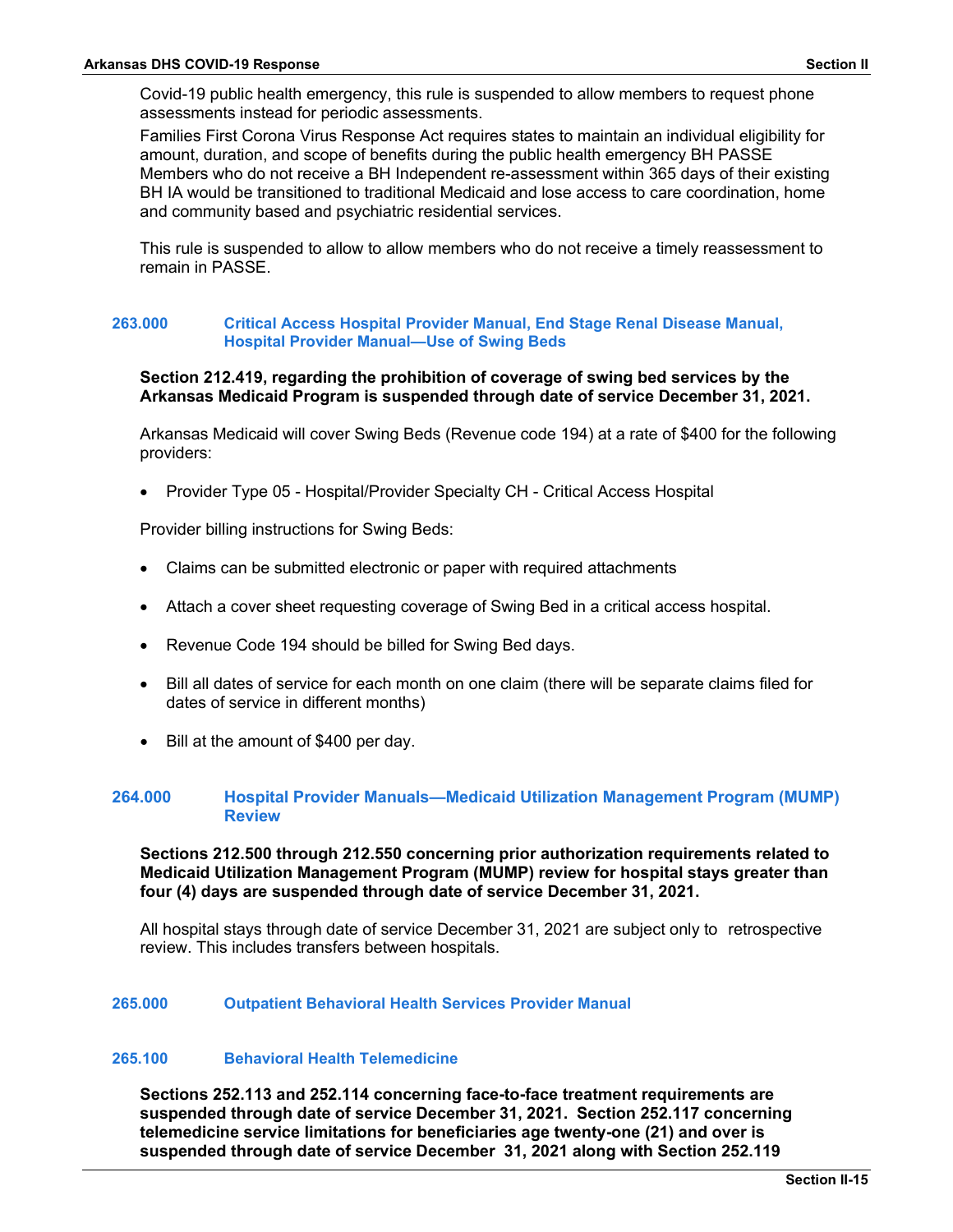## **concerning telemedicine service limitations related to substance abuse assessments and Section 255.001 concerning face-to-face service requirements for crisis intervention.**

DMS is suspending the rules prohibiting telemedicine for Marital/Family Behavioral Health Counseling with or without the Beneficiary being present. By suspending this rule, licensed behavioral health professionals will be able to provide Marital and Family Therapy Services via telemedicine. Any technology deemed appropriate may be used, including telephones, but technology must utilize direct communication that takes place in real-time.

The allowable codes for these rule suspensions:

- Marital/Family Behavioral Health Counseling with Beneficiary Present
	- o 90847, U4, GT
	- o 90847, U4, U5, GT Substance Abuse
	- $\circ$  90847, UC, UK, U4, GT Dyadic Treatment
	- o Place of Service to include 02 Telemedicine
- Marital/Family Behavioral Health Counseling without Beneficiary Present
	- o 90846, U4, GT
	- $\circ$  90846, U4, U5, GT Substance Abuse
	- o Place of Service to include 02 Telemedicine

DMS is suspending the rule limiting Mental Health Diagnosis be conducted via telemedicine to only the adult population over age 21. By suspending this rule, licensed behavioral health professionals will be able to use telemedicine as an allowable mode of service delivery to beneficiaries under the age of 21.

The allowable code for this rule suspension:

- Mental Health Diagnosis
	- o 90791, U4, GT
	- o Allowable Mode of Delivery- Adults, Youth and Children

DMS is suspending the requirement that substance abuse assessments be conducted face-toface. By suspending this rule, licensed behavioral health professionals will be able to use telemedicine as an allowable mode of service delivery to provide substance abuse assessments.

The allowable code for this rule suspension:

- Substance Abuse Assessment
	- o H0001, U4

DMS is suspending the rule prohibiting telemedicine for Crisis Intervention Services. By suspending this rule, licensed behavioral health professionals will be able to provide Crisis Intervention Services via telemedicine. Technology must utilize direct communication that takes place in real-time.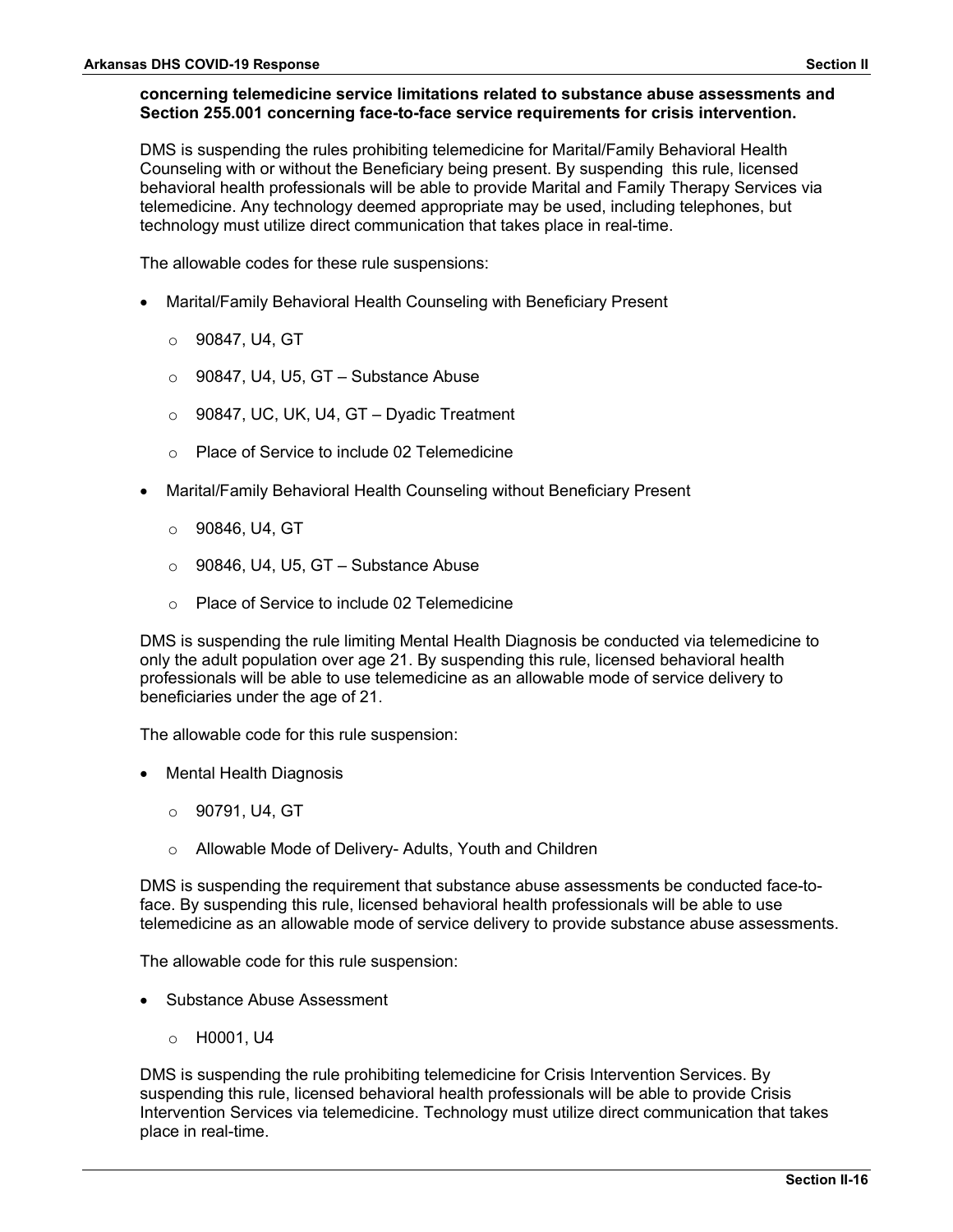The allowable billing codes for this rule suspension:

- Crisis Intervention
	- o H2011, HA, U4, GT
	- o Place of service code 02

#### **266.000 Personal Care Manual—Annual Review and Renewal of Personal Care Service Plans**

#### **Section 214.200 concerning annual review and renewal of personal care service plans is suspended through date of service, December 31, 2021.**

DHS nurses may extend PCSPs and authorizations based on review of current medical/functional needs. DAABHS nurses will complete an assessment of the beneficiary's current needs and will extend the end dates for qualifying beneficiaries, ensuring continued eligibility for services. PCSP's are living documents and are to be updated as goals and needs are met. During the extension period, the PCSP will continue to be updated to the level of current service needs based on continued phone contact with beneficiary.

#### **267.000 Physician/Independent Lab/CRNA/Radiation Therapy Center Medicaid Provider Manual**

## **267.100 Administration of Monoclonal Antibodies**

**Division of Medical Services (DMS) is covering administration of monoclonal antibodies through date of service December 31, 2021.**

DMS will cover the administration of the following monoclonal antibodies in accordance with the terms set out in this memorandum.

| <b>CPT Code</b> | <b>Short Description</b>    | Rate     | <b>Effective Date</b> |
|-----------------|-----------------------------|----------|-----------------------|
| Q0239           | BAMLANIVIMAB-XXXX           | .SO.O    | November 9, 2020      |
| M0239           | BAMLANIVIMAB-XXXX INFUSION  | \$309.60 | November 9, 2020      |
| Q0243           | CASIRIVIMAB AND IMDEVIMAB   | \$0.01   | November 21, 2020     |
| M0243           | CASIRI AND IMBDEVI INFUSION | \$309.60 | November 21, 2020     |

The patient must have a COVID-19 diagnosis and be considered at high risk for progressing to severe COVID-19 and/or hospitalization. The Arkansas Department of Health (ADH) issued an updated Health Alert through the Health Alert Network (HAN) on November 25, 2020, that outlines the criteria and limitations on use of these monoclonal antibodies. DMS will follow the criteria and limitations outlined in that ADH alert and by the FDA in their Emergency Use Authorizations (EUAs) for the above listed drugs, which can be found here:

EUA for Bamlanivimab - **<https://www.fda.gov/media/143603/download>**

Patient Fact Sheet - **<https://www.fda.gov/media/143604/download>**

FDA Frequently Asked Questions -**<https://www.fda.gov/media/143605/download>**

EUA for Casirivimab and Imdevimab - **<https://www.fda.gov/media/143892/download>**

Patient Fact Sheet - **<https://www.fda.gov/media/143893/download>**

FDA Frequently Asked Questions - **<https://www.fda.gov/media/143894/download>**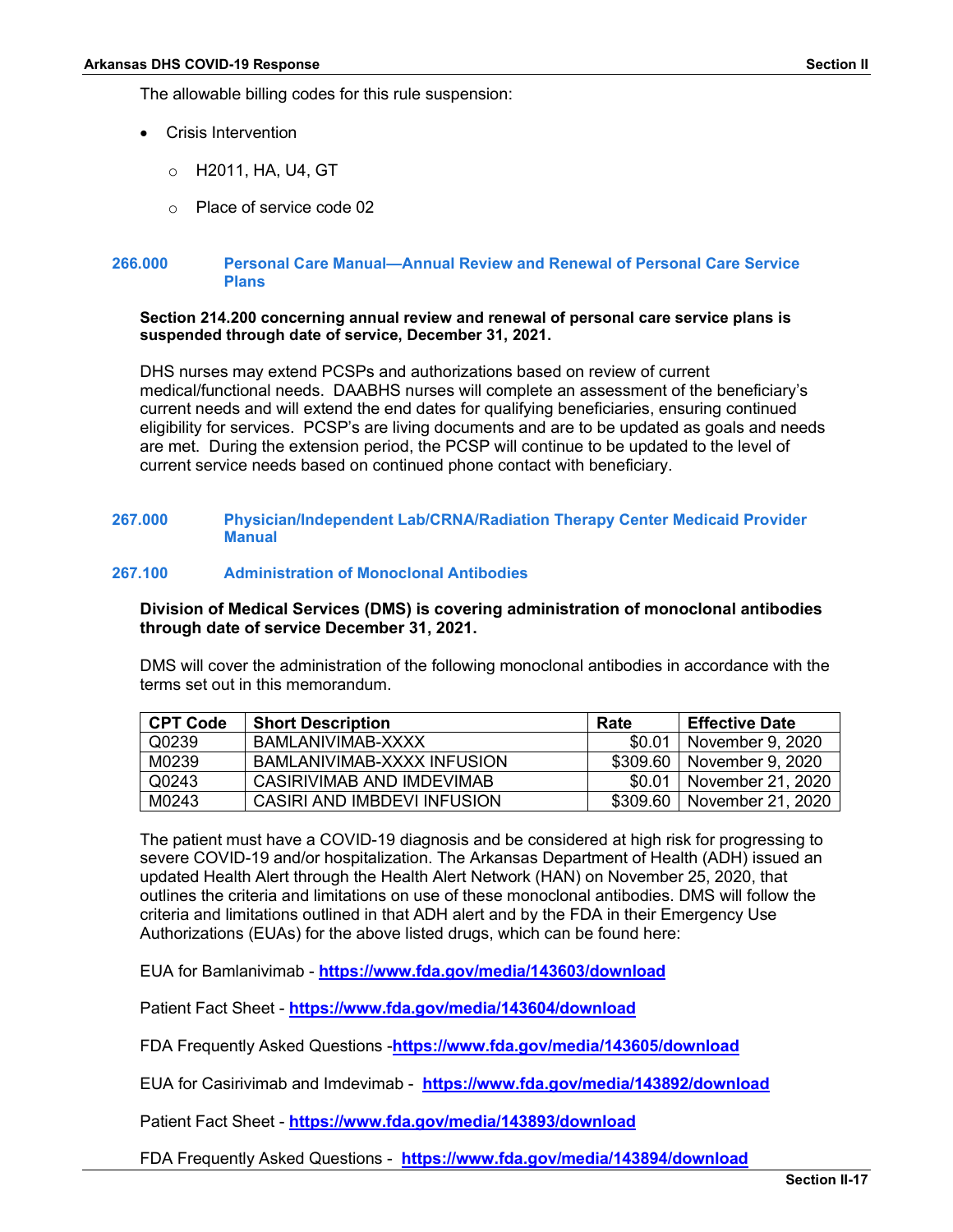#### **267.200 Limitations on Outpatient Laboratory Services, Related to a Covid-19 Diagnosis**

## **Section 225.100(A), regarding limitations on outpatient laboratory services, is suspended as to claims for any lab or x-ray services related to a COVID-19 diagnosis through date of service December 31, 2021.**

DMS is exempting claims where a patient is diagnosed with COVID-19 from the lab and x-ray benefit limit outlined in Section 225.100 of the Medicaid Provider Manual for physician/Independent Lab/CRNA/Radiation Therapy Centers. If one of the following COVID-19 diagnoses is listed on any diagnosis field/position on the claim, the procedure will not count against the annual \$500.00 benefit limit for lab and x-ray for adults over the age of 21:

- A41.89—Other specified sepsis
- O98.511—Other viral diseases complicating pregnancy, first trimester
- O98.512—other viral diseases complicating pregnancy, second trimester
- O98.513—other viral diseases complicating pregnancy, third trimester
- O98.519—other viral diseases complicating pregnancy, unspecified trimester
- O98.52—Other viral disease complicating childbirth
- O98.53—other viral disease complicating the puerperium
- U07.1—COVID-19
- Z03.818—Encounter for observation for suspected exposure to other biological agents ruled out
- Z09—Encounter for follow-up examination after completed treatment for conditions other than malignant neoplasm
- Z11.59—Encounter for screening for other viral diseases
- Z20.828—Contact with and (suspected) exposure to other viral communicable disease

#### **267.300 Limitations on Outpatient Laboratory services, for COVID-19 Antigen Laboratory Testing with Procedure Code 87426**

**Section 225.100(A), regarding limitations on outpatient laboratory services, is suspended as to claims for COVID-19 antigen laboratory testing using procedure code 87426 through date of service December 31, 2021.**

The following procedures codes are available for billing COVID-19 antigen detection testing. These codes will be retroactive to dates of service June 25, 2020, and forward.

| Code  | <b>Short Description</b> | Fee     |
|-------|--------------------------|---------|
| 87426 | Coronavirus AG IA        | \$45.23 |
|       |                          |         |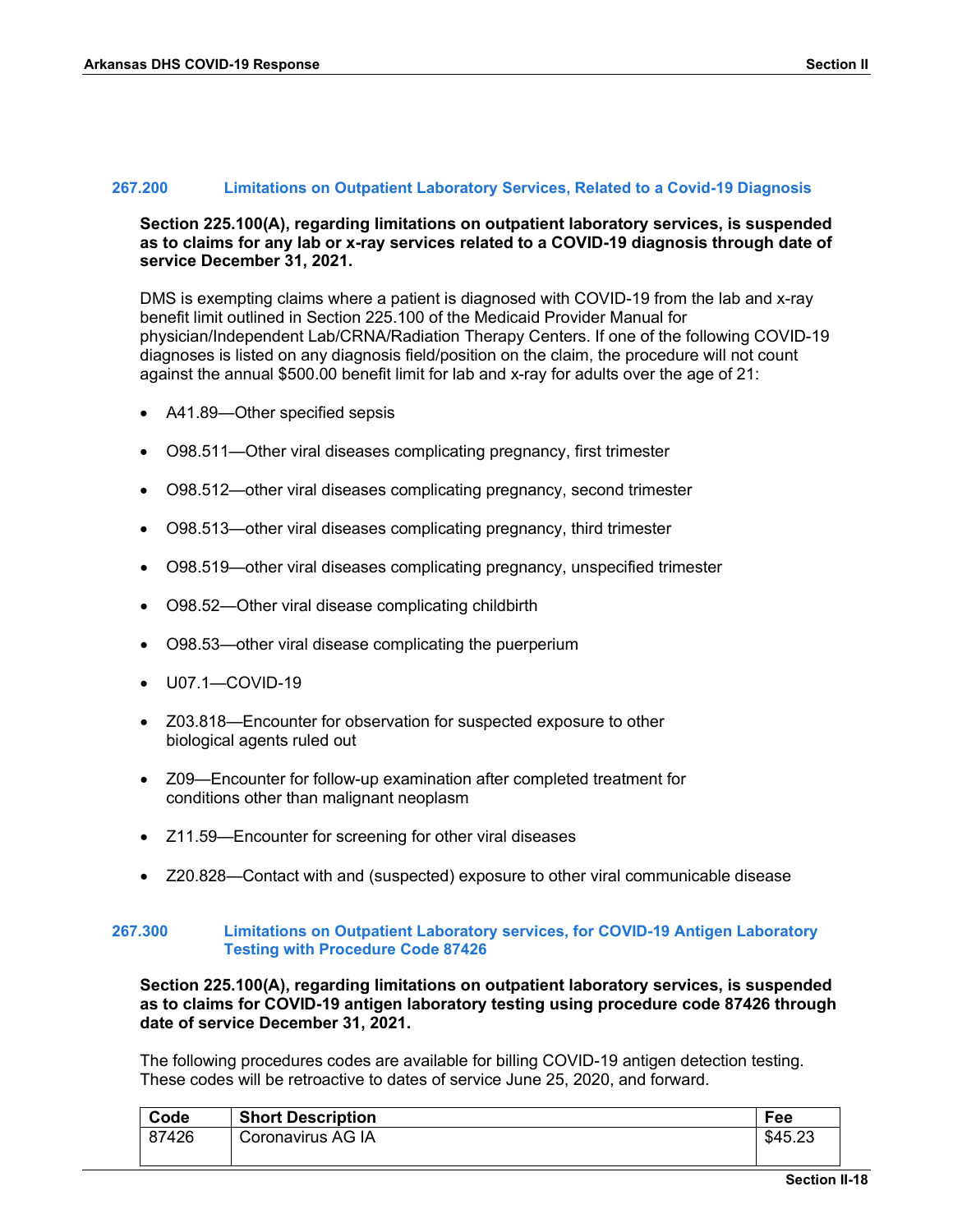| Infectious agent antigen detection by immunoassay technique, (e.g., |  |
|---------------------------------------------------------------------|--|
| enzyme immunoassay [EIA], enzyme-linked immunosorbent assay         |  |
| [ELISA], immunochemiluminometric assay [IMCA]) qualitative or       |  |
| semiquantitative, multiple-step method; severe acute respiratory    |  |
| syndrome coronavirus (e.g., SARS-CoV, SARS-CoV-2 [COVID-19])        |  |

The following provider types may bill for these services:

- Physicians (PT 01, 03 & 69) Nurse Practitioners (PT 58)
- Rural Health Clinics (PT 29) Hospitals (PT 05)
- Arkansas Department of Health (PT 30)
- Rehabilitation Centers (PT 26)

Medicaid is exempting these Covid-19 screens from the \$500.00 limit on laboratory and x-ray services for beneficiaries over 21 years of age and from requiring a PCP referral.

## **267.400 Limitations on Outpatient Laboratory Services, for COVID-19 Laboratory Testing with procedure Codes U0001, U0002, U0003, and U0004**

## **Section 225.100(A), regarding limitations on outpatient laboratory services, is suspended for claims for COVID-19 laboratory testing using procedure codes U0001, U0002, U0003, and U0004 through date of service December 31, 2021.**

DMS is covering the following laboratory services. The procedure codes described below will be retroactive to dates of service February 6, 2020:

| Code  | <b>Short Description</b>                                                              | Fee     |
|-------|---------------------------------------------------------------------------------------|---------|
| U0001 | CDC developed 2019 Novel Coronavirus Real Time RT-PCR<br><b>Diagnostic Test Panel</b> | \$35.92 |
| U0002 | Non-CDC developed 2019-nCoV Coronavirus, SARS-CoV2/2019-<br>nCoV (COVID-19)           | \$51.33 |

The following procedure codes are available for billing "high-through put" COVID-19 diagnostic testing. These codes will be retroactive to dates of service April 14, 2020.

| Code  | <b>Short Description</b>                                                                                                                                                                                                              | Fee      |
|-------|---------------------------------------------------------------------------------------------------------------------------------------------------------------------------------------------------------------------------------------|----------|
| U0003 | Infectious agent detection by nucleic acid (DNA or RNA); severe<br>acute respiratory syndrome coronavirus 2 (SARS-CoV2) (Coronavirus<br>disease [COVID-19]), amplified probe technique, making use of high<br>throughput technologies | \$100.00 |
| U0004 | 2019-nCoV Coronavirus, SARS-CoV-2/2019-nCoV (COVID-19), any<br>technique, multiple types or subtypes (includes all targets), non-CDC,<br>making use of high throughput technologies                                                   | \$100.00 |

The following provider types may bill for these services:

• Physicians (PT 01 & 03)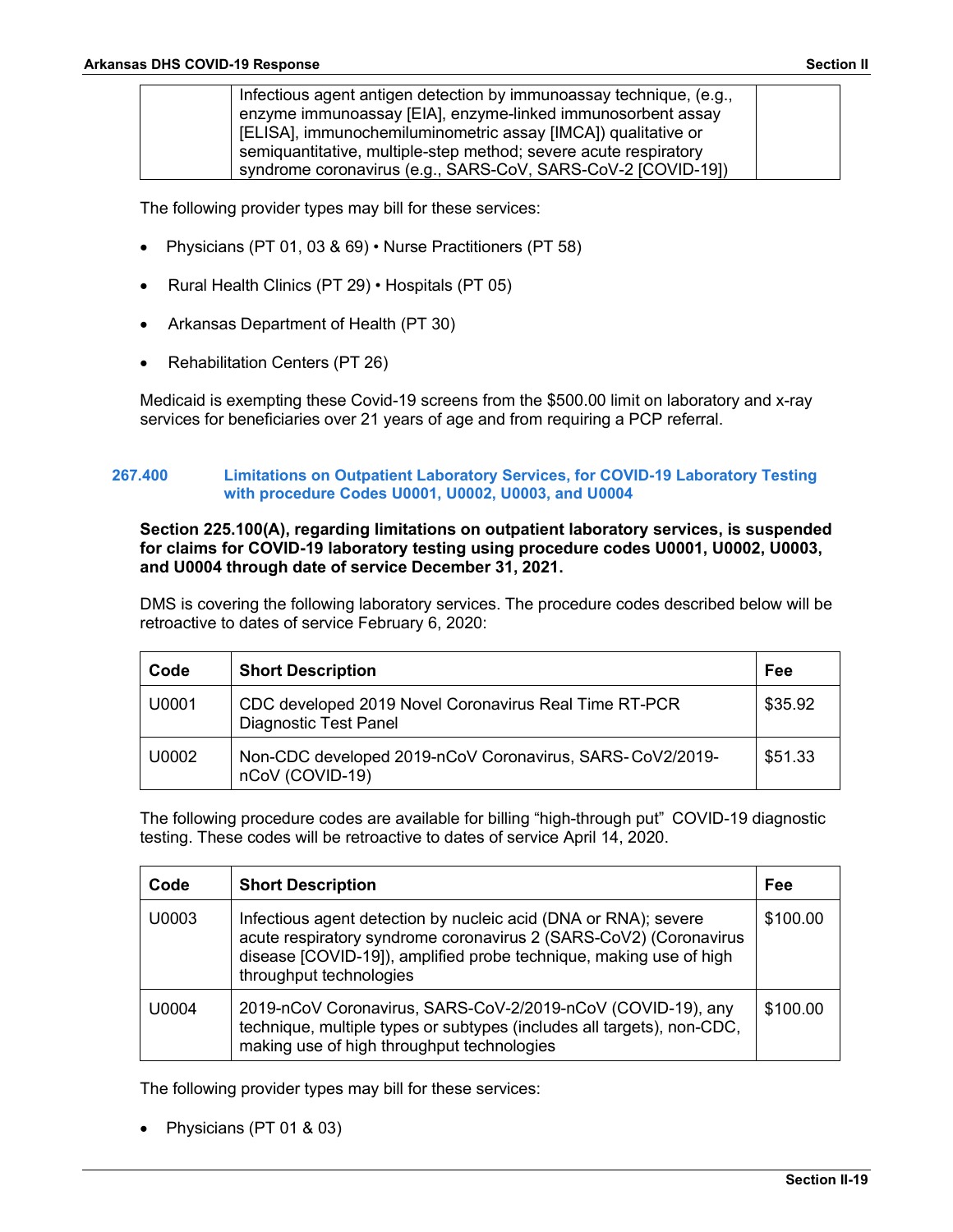- Nurse Practitioners (PT 58)
- Rural Health Clinics (PT 29)
- Hospitals (PT 05)
- Arkansas Department of Health (PT 30)
- Rehabilitation Centers (PT 26)

These codes are appropriate to be billed when at least one (1) of the following symptoms is present and documented on the claim:

- R05: Cough
- R06/02: Shortness of breath
- R50.9: Fever, unspecified

Medicaid is exempting these Covid-19 screens from the \$500.00 limit on laboratory and x-ray services for beneficiaries over 21 years of age.

The following diagnosis codes may also be used to bill for a COVID-19 test. These diagnosis codes will be added to all laboratory test claims that are billed for dates of service February 6, 2020 onward:

- A41.89—Other specified sepsis
- O98.511—Other viral diseases complicating pregnancy, first trimester
- O98.512—Other viral diseases complicating pregnancy, second trimester
- O98.513—Other viral diseases complicating pregnancy, third trimester
- O98.519—Other viral diseases complicating pregnancy, unspecified trimester
- O98.52—Other viral disease complicating childbirth
- O98.53—Other viral disease complicating the puerperium
- U07.1—COVID-19
- Z03.818—Encounter for observation for suspected exposure to other biological agents ruled out
- Z09—Encounter for follow-up examination after completed treatment for conditions other than malignant neoplasm
- Z11.59—Encounter for screening for other viral diseases
- Z20.828—Contact with and (suspected) exposure to other viral communicable disease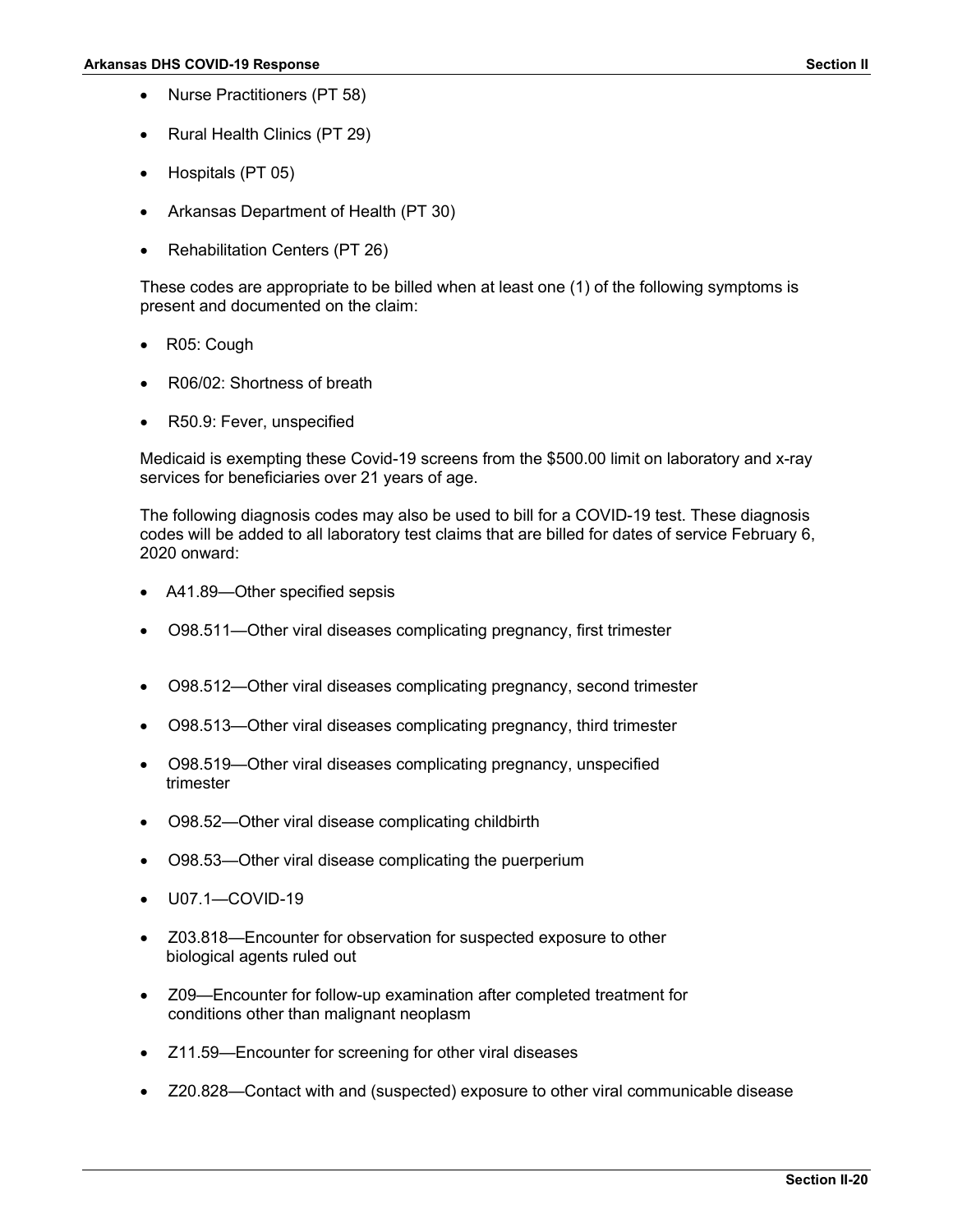- **268.000 Physician/Independent Lab/CRNA/Radiation Therapy Center Medicaid Provider Manual; Nurse Practitioner; Hospital**
- **268.100 Annual Limitations for Physician and Outpatient Hospital Visits (1) Treatment of COVID-19 by COVID-19 Diagnosis Codes (2) Physician and Nurse Practitioner Visits to Patients in Skilled Nursing Facilities**

## **Sections 225.000 and 226.000 concerning annual limitations for physician and outpatient hospital visits are suspended to allow for additional visits for (1) treatment of COVID-19 as documented by COVID-19 diagnosis codes, and (2) physician and nurse practitioner visits to patients in skilled nursing facilities through date of service December 31, 2021.**

DMS is suspending Section 225.000 and 226.000 of the Medicaid Provider Manual for Physician/Independent Lab/CRNA/Radiation Therapy Center. Specifically, physician and hospital visits related to the treatment of COVID-19 will not count in the twelve (12) visit annual limit. To exempt these visits from the limit, the provider must document one of the COVID-19 related diagnosis codes, which can be found at:

**[https://www.cdc.gov/nchs/data/icd/ICD-10-CM-Official-Coding-Gudance-Interim-](https://www.cdc.gov/nchs/data/icd/ICD-10-CM-Official-Coding-Gudance-Interim-%20%20Advice-%20coronavirusfeb-20-2020.pdf)Advice- [coronavirusfeb-20-2020.pdf.](https://www.cdc.gov/nchs/data/icd/ICD-10-CM-Official-Coding-Gudance-Interim-%20%20Advice-%20coronavirusfeb-20-2020.pdf)**

Physician and Nurse Practitioner (APRN) visits to patients in skilled nursing facilities will not count against the twelve-visit limit for those beneficiaries.

#### **268.200 Places for Delivery of Services by Physicians, Advanced Practice Registered Nurses, and Hospitals for Billing for COVID-19 Screening and Diagnostic Testing at a Mobile (Drive Thru) Clinic (Place of Service 15)**

**Section 292.210 concerning places for delivery of services provided by physicians, advanced practice registered nurses, and hospitals is suspended to allow for billing for COVID-19 screening and diagnostic testing at a mobile (drive thru) clinic (Place of Service 15) through date of service December 31, 2021.**

DMS is allowing certain providers to set up Mobile ("Pop-up") clinics to screen and test for COVID-19**.**

Specifically, physicians' clinics, rural health clinics, federally qualified health centers and hospitals may set up Pop-up or drive-thru clinics in remote locations to provide the following services only:

- Screening for COVID-19 (99499, described below)
- Diagnostic Testing for COVID-19 (U0001 & U0002

These services will be billed using the provider's Medicaid Provider Number and Place of Service Code 15 (Mobile Clinic).

To accommodate screening for COVID-19, DMS is loading the following code:

**99499—Unlisted E&M Service** to be billed for COVID-19 Screening. The code will be available to the following provider types:

- **Physicians**
- APRNs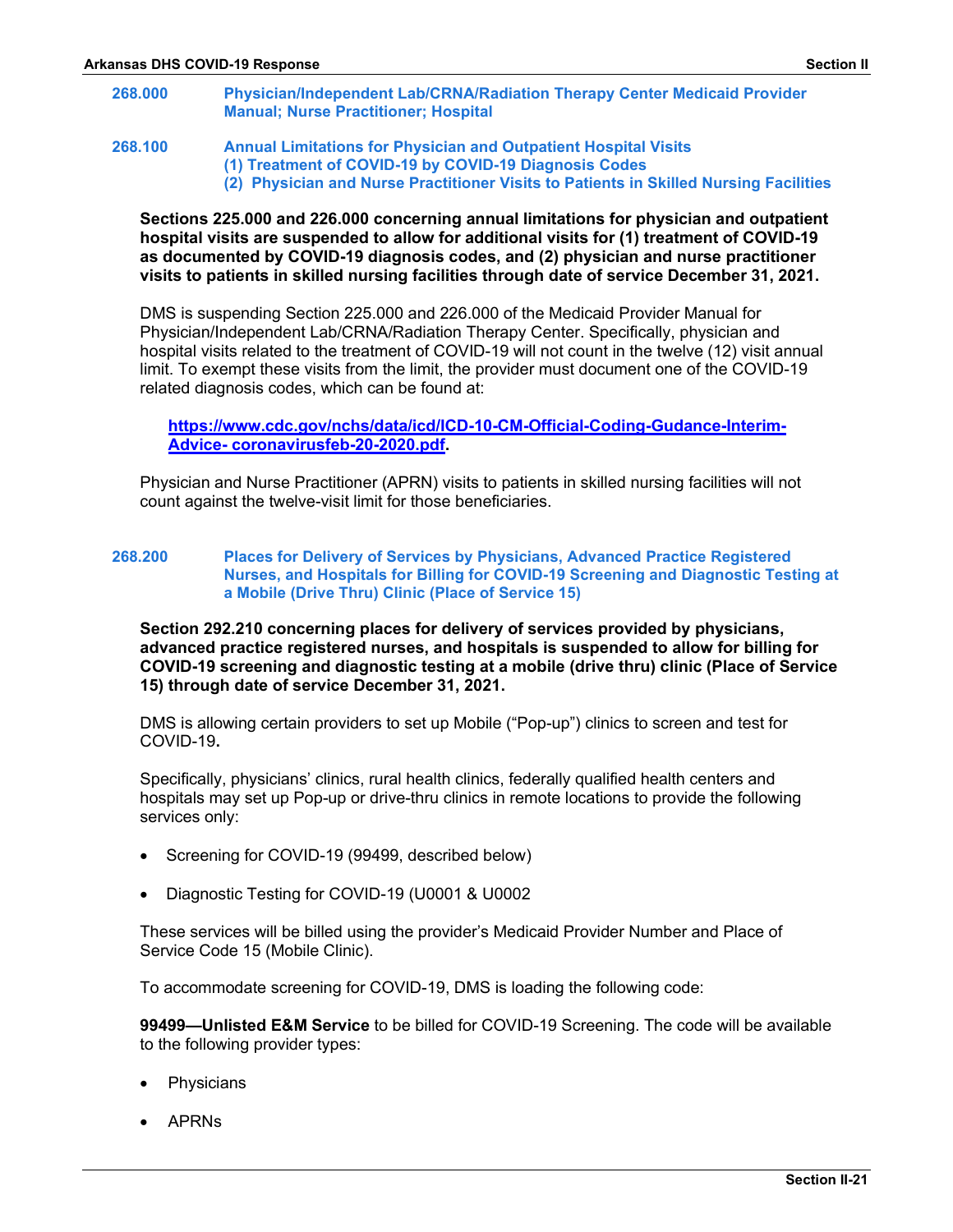- Rural Health Clinics
- Federally Qualified Health Centers
- **Hospitals**

This code is not to be used in conjunction with any other E&M or encounter code that may be billed by the provider but only be used to reflect a screening for COVID-19 (i.e., completing a questionnaire and taking temperature). **The rate is \$25.00 for each screening.** 

## **269.000 Transportation Provider Manual--Pick-up and Delivery Locations and Physician Certification Prior to Transport by Non-emergency Ground Ambulance**

## **Sections 213.000, 204.000, and 205.000(A)(2) concerning pick-up and delivery locations and physician certification prior to transport by non-emergency ground ambulance are suspended through date of service December 31, 2021.**

DMS is suspending the following policies:

- A. Section 213.000 of the Medicaid Provider Manual for Transportation:
	- 1. Ground transportation trips by Ambulance providers may be made to any destination that is able to provide treatment to the patient in a manner consistent with state and local Emergency Medical Services (EMS) protocols in use where the services are being furnished. These destinations may include, but are not limited to:
		- a. Any location that is an alternative site determined to be part of a hospital, Critical Access Hospitals (CAH) or Skilled Nursing Facilities (SNF), community mental health centers federally qualified health centers (FQHCs), physician's offices, urgent care facilities, ambulatory surgery centers (ASCs), and any other location furnishing dialysis services outside of the ESRD facility.
- B. Sections 204.000 and 205.000(A)(2) of the Medicaid Provider Manual for Transportation:
	- 1. Physician certification does not have to be obtained to transport a beneficiary via nonemergency ground ambulance transport.

## **270.000 PROVIDER CERTIFICATION**

**260.000 MEDICAL SERVICES**

## **271.000 Pre-Admission Screening for Nursing Facility Residents Potentially MI/DD**

42 CFR § 483.20(k) requires pre-admission screening for prospective nursing home residents to identify persons as potentially MI/DD. CMS granted an 1135 waiver for Arkansas waiving preadmission screening on April 2, 2020. CMS previously had issued a blanket waiver related to pre-admission screening on March 13th. Specifically, the approval of Federal Section 1135 Waiver requests stated:

• Section 1919(e)(7) of the Act allows Level I and Level II assessments to be waived for 30 days. All new admissions can be treated like exempted hospital discharges. After 30 days, new admissions with mental illness (MI) or intellectual disability (ID) should receive a Resident Review as soon as resources become available.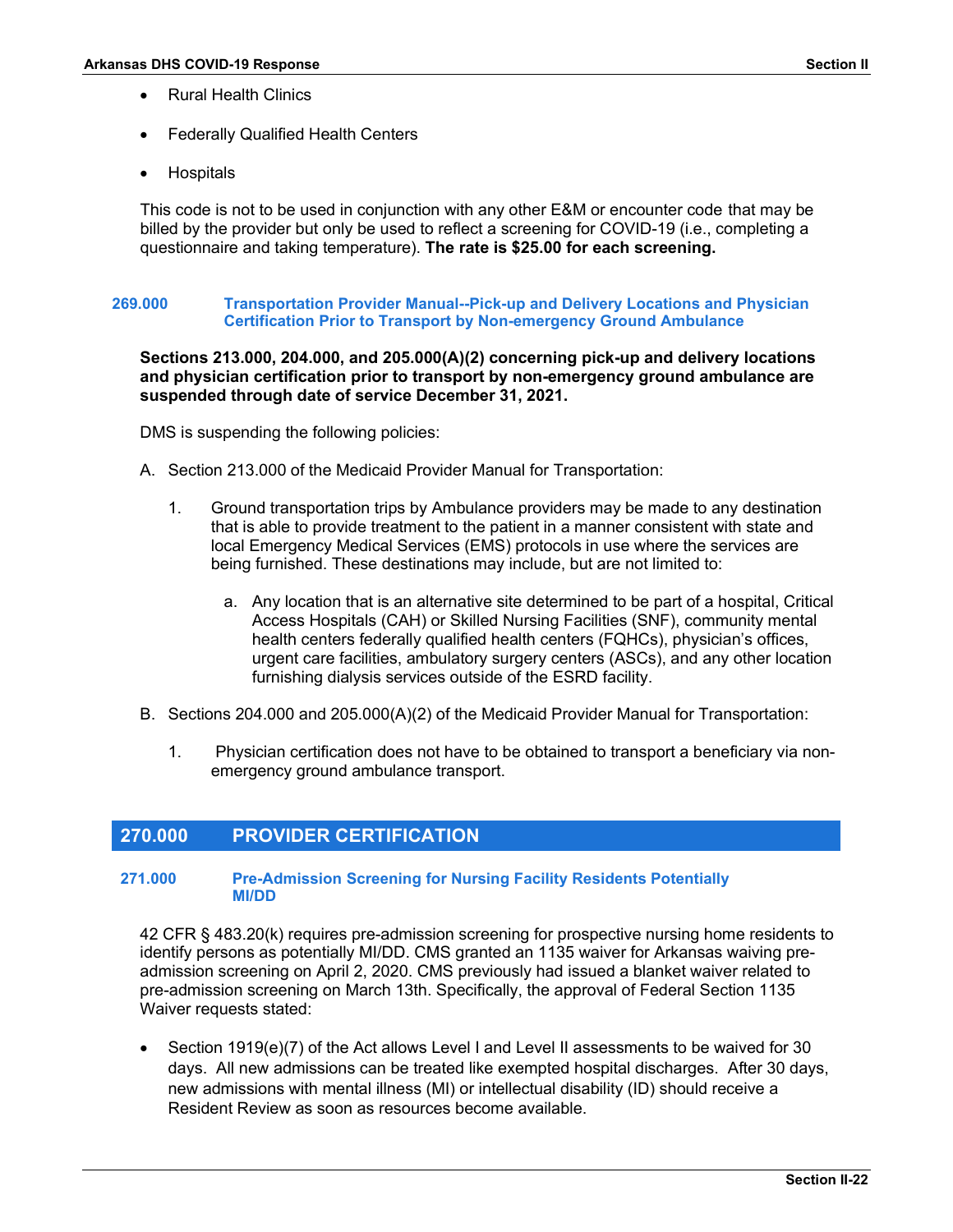- Per 42 C.F.R. §483.106(b)(4), new preadmission Level I and Level II screens are not required for residents who are being transferred between nursing facilities (NF). If the NF is not certain whether a Level I had been conducted at the resident's evacuating facility, a Level I can be conducted by the admitting facility during the first few days of admission as part of intake and transfers with positive Level I screens would require a Resident Review.
- The 7-9-day timeframe for Level II completion is an annual average for all preadmission screens, not individual assessments, and only applies to the preadmission screens (42 C.F.R. §483.112(c)). There is not a set timeframe for when a Resident Review must be completed, but it should be conducted as resources become available.

The 1135 waiver is set to terminate "upon termination of the public health emergency, including any extensions." These processes and procedures will be available until December 31, 2021.

In response to this declaration and waiver, the Department of Human Services suspended parts of two rules of the Procedures for Determination of Medical Need for Nursing Home Services: (1) Rule I to the extent it prohibits facilities from admitting individuals with diagnoses or other indicators of mental illness or developmental disability; and, (2) Rule II to the extent it requires the state to complete a Level 2 assessment for mental illness or developmental disability within seven (7) to nine (9) workdays from the date the mental illness or developmental disability is identified by the initial screening.

By suspending these rules, nursing homes are able to admit individuals with diagnoses or other indicators of mental illness or developmental disability without first getting an assessment and approval by the Division of Provider Services and Quality Assurance, Office of Long-term Care (OLTC), clearing such individuals for placement in the facility. However, prior to admission, the facility must review the individual's information to ensure the facility can meet the individual's medical and behavioral needs.

## **272.000 Therapeutic Community Direct Service Requirements**

DMS is suspending the rule related to Therapeutic Communities level of direct service requirements contained in the Therapeutic Communities Certification Manual.

The rules to be suspended are Therapeutic Community Certification Manual, Sections 113, 114, 115, 116, 118, 119, and 120.

DPSQA and DMS recommends that Therapeutic Communities offer as many direct service hours to beneficiaries as possible in response to COVID-19 staffing issues. It is recommended that professional counseling services be reduced from ten (10) hours per week to three (3) encounters per week, physician services be reduced from two (2) encounters per month to one (1) encounter per month, and QBHP intervention services be reduced from forty-two (42) hours per week to eighteen (18) hours per week.

These services will be available until December 31, 2021.

## **280.000 SNAP**

The Supplemental Nutrition Assistance Program (SNAP) guidance that has been provided by Food and Nutrition Services (FNS) outlines the allowances States are permitted to use for standards for both eligibility and enrollment of recipients and the operation of the State Agency. The COVID-19 pandemic has altered the standard procedures of the Agency and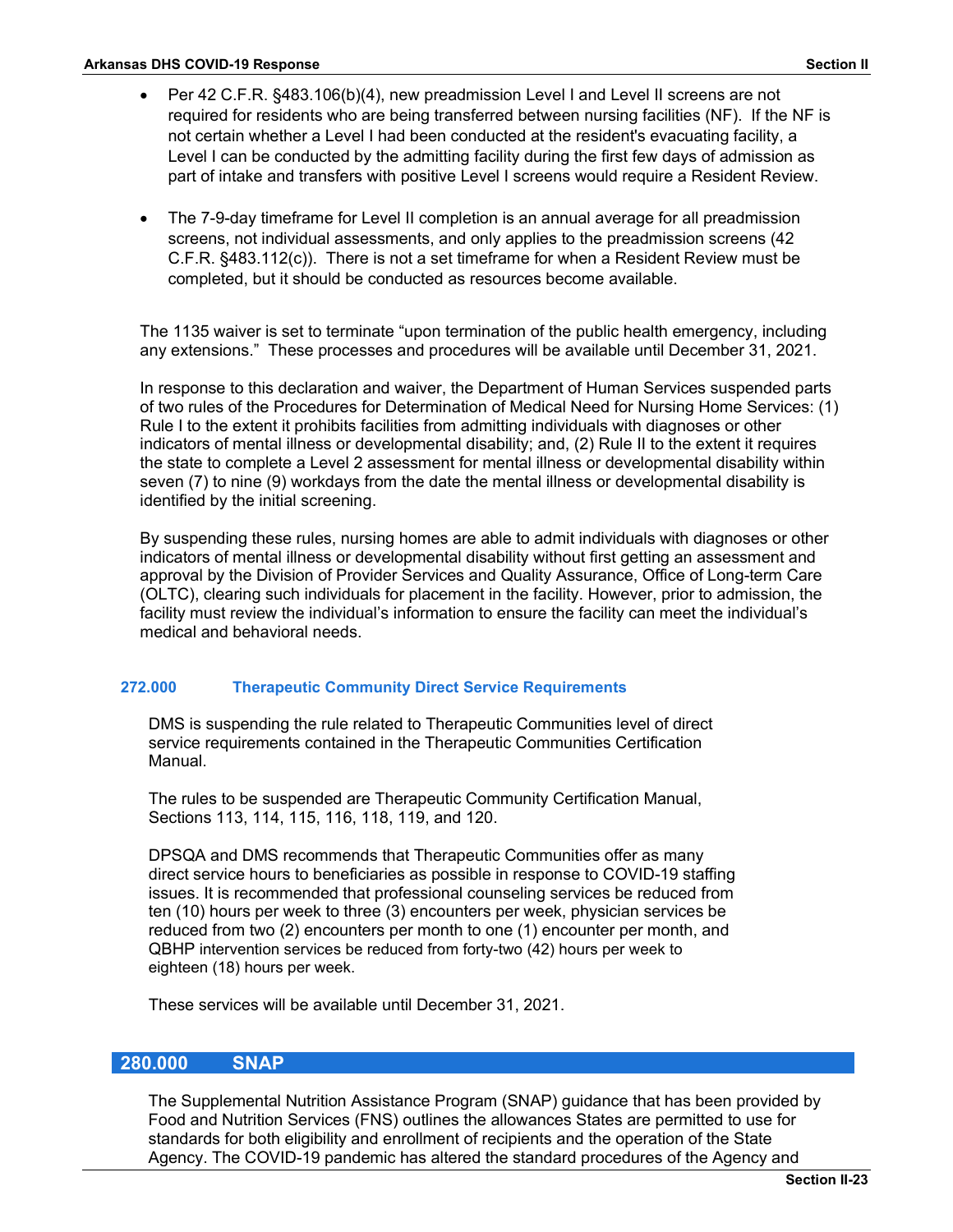has affected the compliance processing standards of the Agency and its recipients. The suspension of the following SNAP policy sections is in response to the National Health Emergency.

Applicable Guidance: Families First Coronavirus Response Act (Public Law 116-127 – March 18, 2020) and Coronavirus Aid, Relief, and Economic Security (CARES) Act

### **281.000 Quality Control**

DHS conducts quality control reviews of cases monthly to determine if any variance exists between what the reviewer has gathered about the case versus what the county office used to determine eligibility or denial. The Quality Control reviewers are required to conduct field reviews to obtain information from the household regarding their actual circumstances. The field reviews include interviews with the household and collateral contacts. In response to the National Public Health emergency, the Division of County Operations (DCO) has suspended face-to-face interviews.

This suspension will end at the conclusion of the national health emergency unless the regulating agency (FNS) ends suspension earlier.

#### **282.000 Provision for Impacted Students**

The Supplemental Nutrition Assistance Program (SNAP) describes the criteria that students must meet to be eligible for the program. A household member who is enrolled in an institution of higher education or an institution of post-secondary education is defined a student. Students are eligible to participate in SNAP if they:

- A. Meet employment criteria
- B. Are approved to participate in a state or federally financed work-study program.
- C. Are responsible for the care of a dependent under the age of six or under the age of 12 if adequate childcare is unavailable or if the student is unable to meet the employment criteria due to caring for the child.
- D. Are receiving TEA Benefits, or
- E. Participating in an on-the-job training program

#### **283.000 Recertification Interviews**

Households that submit a timely Application for Recertification must be interviewed before the end of their current certification period. The household will be scheduled a telephone interview unless the household requests a face-to-face interview. In response to the National Health Emergency, the interview requirement for recertification applications is suspended.

This adjustment will end at the conclusion of the national health emergency unless the regulating agency (FNS) ends adjustment earlier.

## **284.000 Work Participation for Abled-Bodied Adults Without Dependents**

Abled-Bodied Adults without Dependents are ineligible to receive SNAP benefits beyond a three-month period unless they meet the following criteria: